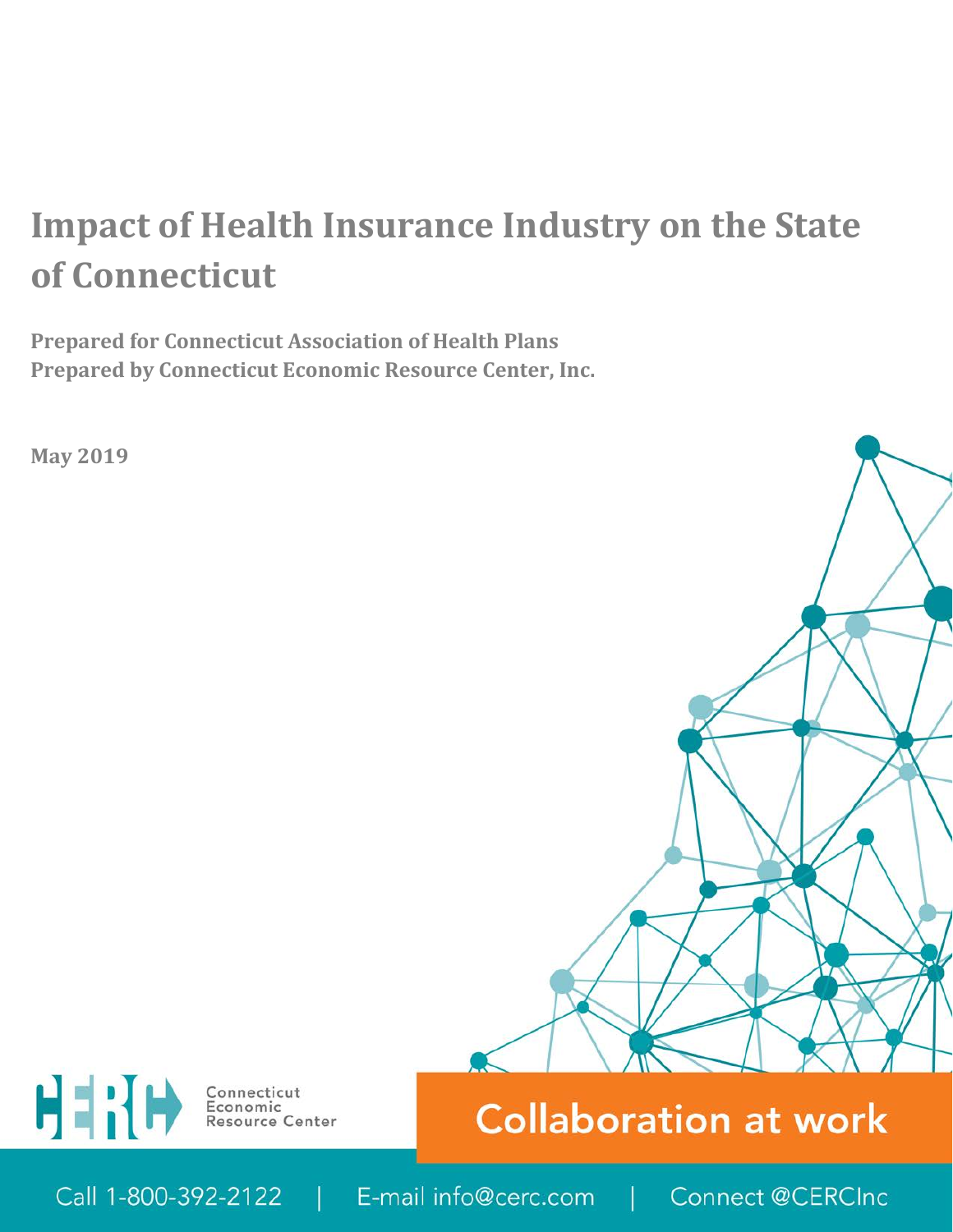#### H 1 H H Connecticut Economic Resource Center Collaboration at Work

805 Brook Street, Building 4, Rocky Hill, CT 06067-3403 p: 860.571.7136 f: 860.571.7150 www.cerc.com

The Connecticut Economic Resource Center, Inc. (CERC) is a nonprofit corporation and public-private partnership that drives economic development in Connecticut by providing research-based data, planning and implementation strategies to foster business formation, recruitment and growth. CERC has proven and relevant expertise providing clients with the knowledge and insight they need to gain a competitive advantage. CERC is a pioneer in the development of programs, technologies and capabilities to support effective economic development and offers a complete range of services from economic impact analysis, strategic planning, data gathering and communications, to outreach, site selection and business assistance. CERC has earned a reputation for excellence in Connecticut's economic development community through our accomplished, professional staff, commitment to customer service, and connection to a network of strategic partners.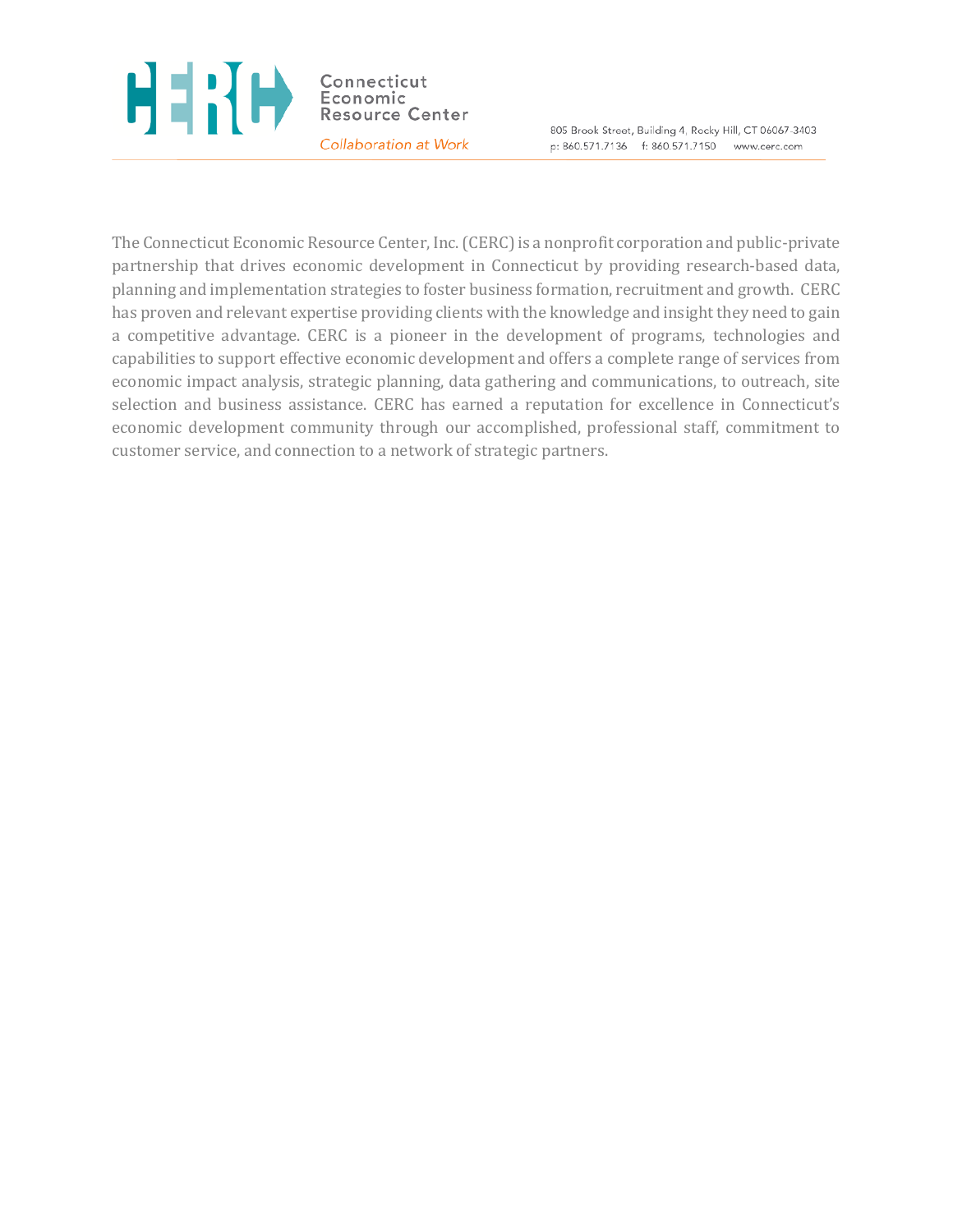### <span id="page-2-0"></span>**TABLE OF CONTENTS**

| Section 1: Economic Impacts of the Health Insurance Industry in Connecticut 5 |  |
|-------------------------------------------------------------------------------|--|
|                                                                               |  |
|                                                                               |  |
|                                                                               |  |
|                                                                               |  |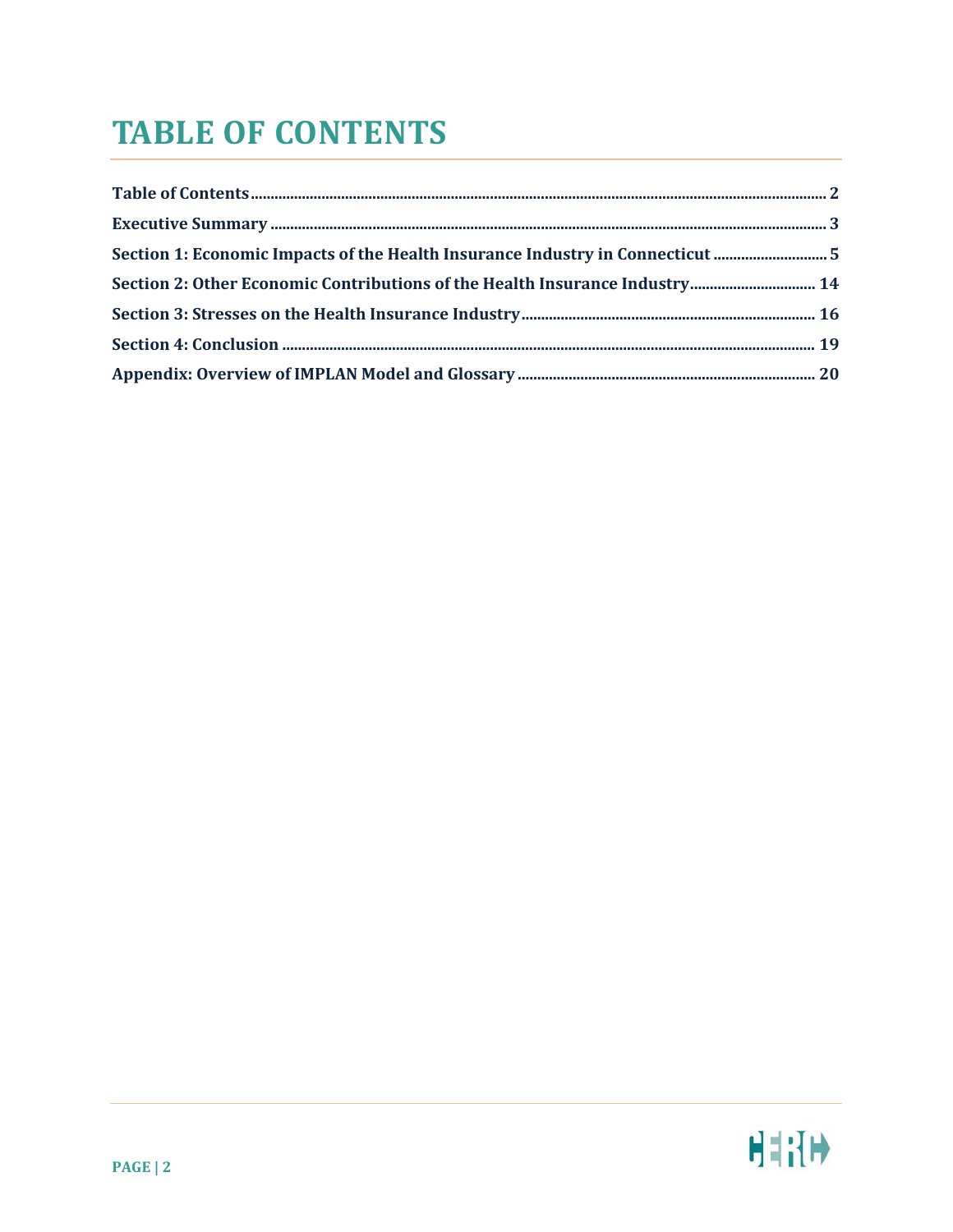### <span id="page-3-0"></span>**EXECUTIVE SUMMARY**

With Hartford still known as the "Insurance Capital of the World," it is no surprise that the health insurance industry is a key industry in the state. There are 25,000 jobs in Connecticut's health insurance industry. These jobs are in insurance carrier companies, agencies, brokerages, and companies involved other health insurance activities. This analysis estimates that another 23,500 jobs are generated across Connecticut from the insurance industry's activity and the household spending generated by the labor income from this activity. This suggests over 48,500 jobs are associated with the health insurance industry's operations in the state.





Source: Connecticut Association of Health Plans (CTAHP); Emsi 2019.2; IMPLAN 2017 model for Connecticut; CERC calculations.

The activity in the health insurance industry can also be measured by its contribution to the state's economic output. In 2018 almost \$15.5 billion in sales and inventory changes were generated, with over \$11.2 billion of this due to direct operations of the industry and another \$4.3 billion resulting from the other indirect activity and induced activity. The largest part of this output is value added, with the health insurance industry estimated to be contributing \$9.9 billion of this critical measure to the state last year.

Labor income (including employee compensation, both wages and benefits, and proprietors' income) is the largest component of value added. It totaled \$5.2 billion, with \$3.6 billion estimated to be generated directly from the insurance industry activity and an additional \$1.6 billion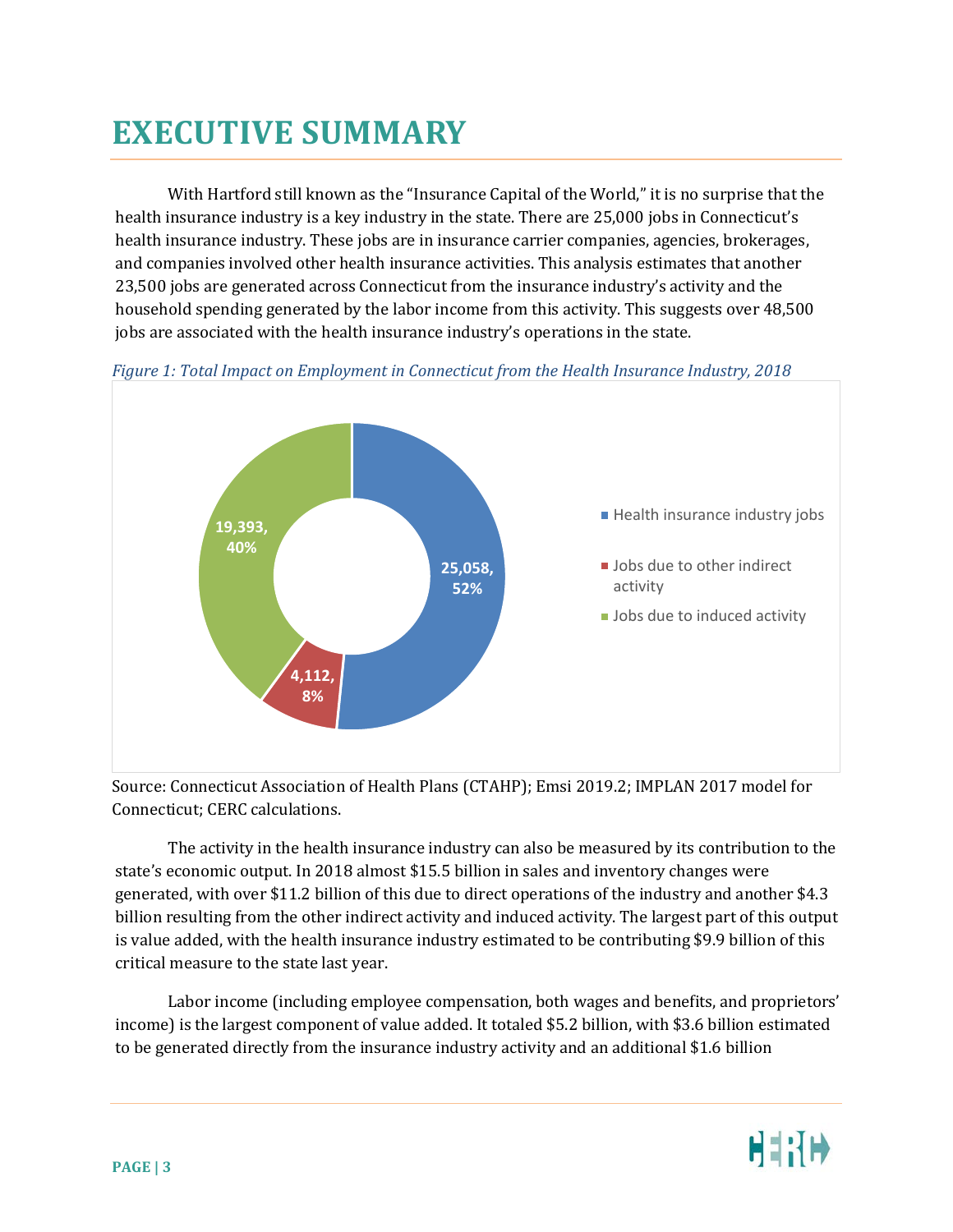produced as that activity rippled through Connecticut's economy as income from indirect support activity for the insurance sector and from household spending.

This economic activity also includes tax payments from health insurance companies and workers to state and local governments as well as fees and other payments required under state statutes. In addition, all the companies support nonprofit organizations across the state through charitable contributions and volunteer services.

This analysis shows that the health insurance industry is an important sector of Connecticut's economy. However, because of rapid changes in technology and significant changes and continued uncertainties to national and state-level policies, the industry's potential and continued diverse contributions to the state's economy are clearly challenged. The uncertainty and expected changes are likely to have impacts on employment, output, and the other economic indicators in the state. This report shows that while some of these changes may be offset by changes in other industries, options that involve policies that could mitigate and allow time for the companies to adjust to the future will benefit the competitive position of this industry in the state and the state's economy.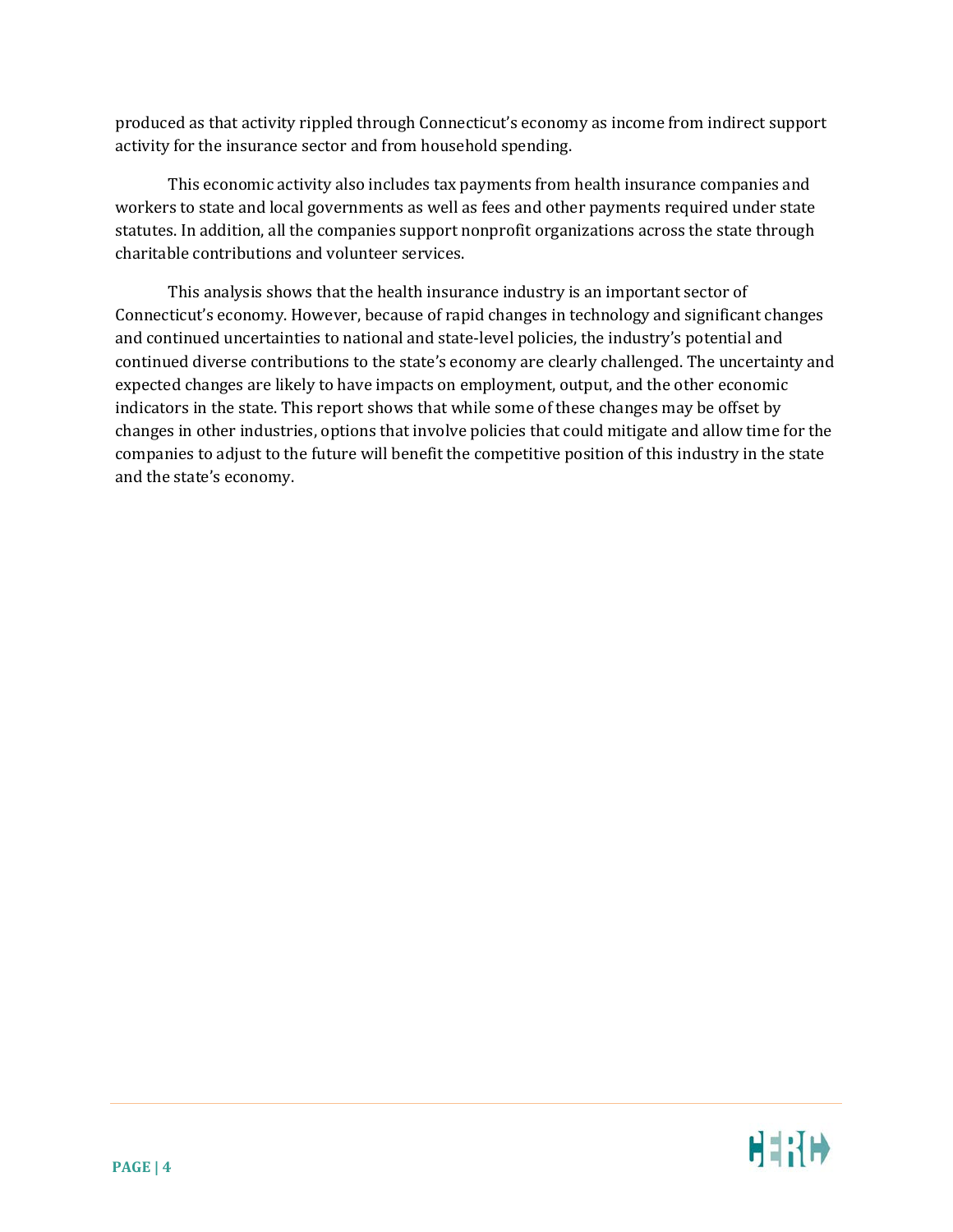### <span id="page-5-0"></span>**SECTION 1: ECONOMIC IMPACTS OF THE HEALTH INSURANCE INDUSTRY IN CONNECTICUT**

In 2018, economic activity associated with health insurance supported an estimated 48,560 jobs in Connecticut. These jobs are in health insurance industries and all other industry sectors as the economic activity from that industry ripples through the state. The health insurance industry also generated a total estimated impact on output in the state of almost \$15.5 billion in 2018. This impact on output included \$9.9 billion in value added, or wealth created in the state due to industry activity including an estimated \$5.2 billion in labor income.

#### **Impacts of Employment in Connecticut**

While Hartford is often called the "Insurance Capital of the World," the state's health insurance companies are located around the state, including offices in jurisdictions including Norwalk, Middletown, Wallingford, and Windsor Locks [\(Table 1\)](#page-5-1). The Connecticut Association of Health Plans (CTAHP) estimates that over 17,900 employees work at their member companies.

| Company                     | <b>Employment</b> | <b>Primary Locations</b>                    |  |
|-----------------------------|-------------------|---------------------------------------------|--|
| Aetna                       | 5,300             | Hartford, Middletown, Norwalk               |  |
| Anthem                      | 1,100             | Wallingford                                 |  |
| Cigna                       | 4,649             | Bloomfield, Milford, Windsor, Windsor Locks |  |
| ConnectiCare                | 650               | Farmington                                  |  |
| Harvard Pilgrim Health Care | 30                | Hartford                                    |  |
| UnitedHealthcare            | 6,200             | Glastonbury, Hartford, Rocky Hill, Windsor  |  |

<span id="page-5-1"></span>*Table 1: CTAHP Member Company Employment and Locations in Connecticut, 2018*

Source: CTAHP, Roundtable Discussion with the Gubernatorial Candidates, 2018.

The employees at the carriers generated an estimated 7,130 jobs in other sectors of the health insurance industry in Connecticut in 2018 [\(Figure 2\)](#page-6-0). This includes an estimated 5,360 jobs at agencies and brokerages and an estimated 1,770 jobs in claims adjusting and processing and other administrative activities. These jobs represent some of the health producers, agents, and brokers licensed to operate in the state, since many of these licensees likely also sell other insurance lines, such as property and casualty or life insurance. Changes to the health insurance industry in the state may not result in job losses for licensees, as many or most sell a mix of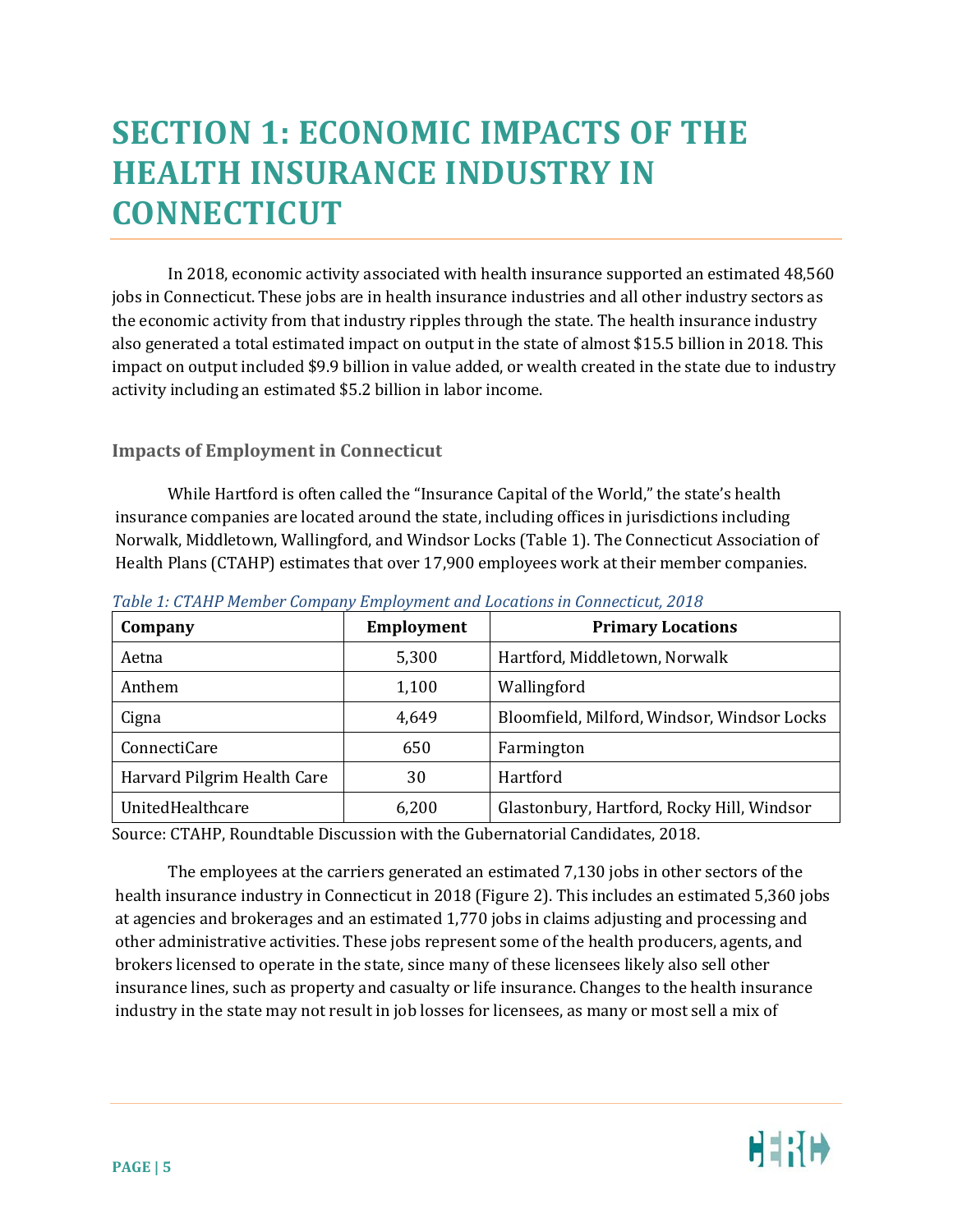insurance products. [Th](#page-6-1)e jobs estimates used throughout this report also does not include out-ofstate license holders.1



<span id="page-6-0"></span>*Figure 2: Distribution of Health Insurance Industry Jobs in Connecticut, 2018*

As the effects of the health insurance industry rippled through the wider state economy, another 23,500 jobs were estimated to have been supported in Connecticut [\(Figure 3\)](#page-7-0). As such, almost half of jobs generated by the health insurance industry in Connecticut were due to these secondary effects. About 19,400 jobs were estimated to be the result of indirect activity, as companies across the state meet requirements for output from the health insurance industry. Examples of indirect activities include: technology companies that provide support for health insurance industry websites; facilities maintenance and support needs; real estate agents or brokers who assist health insurance companies with their location needs; or wholesale or retail trade in office supplies, such as paper, pens, and computers. An additional 4,110 jobs were due to induced activity, as spending from the labor income received by employees working in the health insurance industry and employees of the indirectly-affected establishments cascades through the state's economy from household spending on goods and services.

Source: CTAHP; Emsi 2019.2; IMPLAN 2017 model for Connecticut; CERC calculations.

<span id="page-6-1"></span> <sup>1</sup> Connecticut Insurance Department data shows 65,000 licensed health insurance producers or agents and 200 licensed health brokers in the state. Data provided by CTAHP.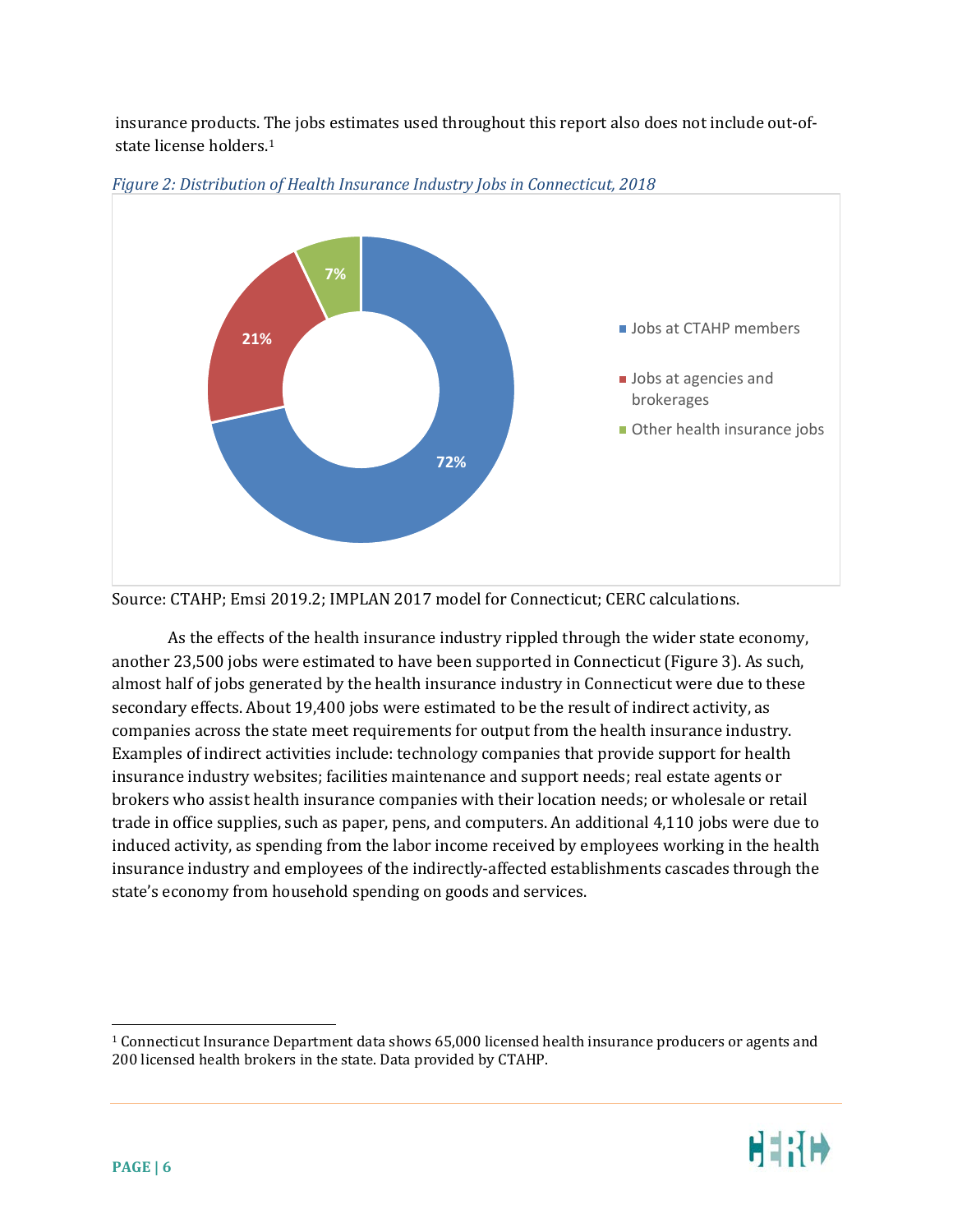

<span id="page-7-0"></span>*Figure 3: Total Impact on Employment in Connecticut from the Health Insurance Industry, 2018*

Source: CTAHP; Emsi 2019.2; IMPLAN 2017 model for Connecticut; CERC calculations.

These indirect and induced jobs generated by the health insurance industry activity can be broken down by the industry in which they are occur. Over 5,440 jobs are estimated to be generated via secondary effects in Health Care, Social Assistance, and Educational Services, while almost 5,100 jobs were generated in Wholesale and Retail Trade, Rentals, and Household Services [\(Figure 4\)](#page-8-0). Together, the jobs created in these two industries represent 45% of all jobs supported via secondary effects of the health insurance industry. Moreover, in both industries, most of these jobs were due to induced effects as workers spent their labor income.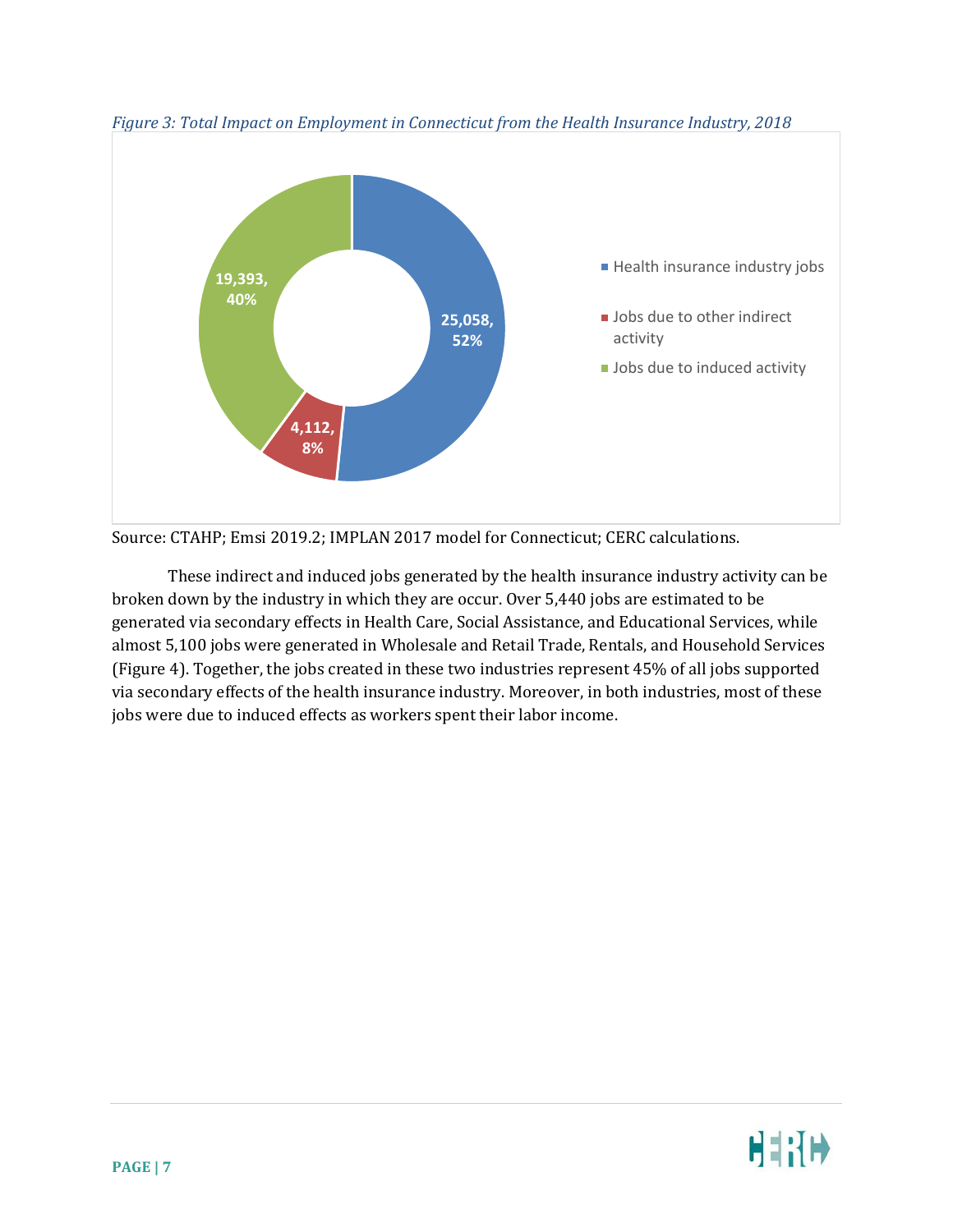

### <span id="page-8-0"></span>*Figure 4: Secondary Effects on Employment by Industry from Health Insurance Industry in Connecticut, 2018[2](#page-8-1)*

Source: CTAHP; Emsi 2019.2; IMPLAN 2017 model for Connecticut; CERC calculations. Note: "Other" includes industries such as: Transportation, Couriers & Warehousing; Other Services; Information; Construction; Government Utilities, Transit & Enterprises; Manufacturing; and Agriculture, Mining, Extract & Utilities.

An additional 3,9948 jobs are estimated to have been supported in Finance, Insurance, Real Estate and Housing (FIRE and Housing) as a result of secondary activity of the health insurance industry. Within the FIRE and Housing industry, over 1,625 jobs were supported through indirect effects, and another 2,320 jobs resulted from induced effects generated by household spending from incomes earned either directly or indirectly from the health insurance industry. Secondary effects of spending by the health insurance industry supported:

- Over 3,013 jobs in Restaurants, Hotels, and Entertainment;
- Over 1,867 jobs in Professional, Scientific and Technical Services; and
- Over 1,707 jobs in Company Management.

<span id="page-8-1"></span> <sup>2</sup> Because the indirect effects of the health insurance industry are included in "Health insurance activity" rather than "Other indirect activity," as shown in [Figure 2](#page-6-0) and [Figure 3,](#page-7-0) they are not included in the Finance, Insurance, Real Estate, and Housing industry as shown i[n Figure 4.](#page-8-0)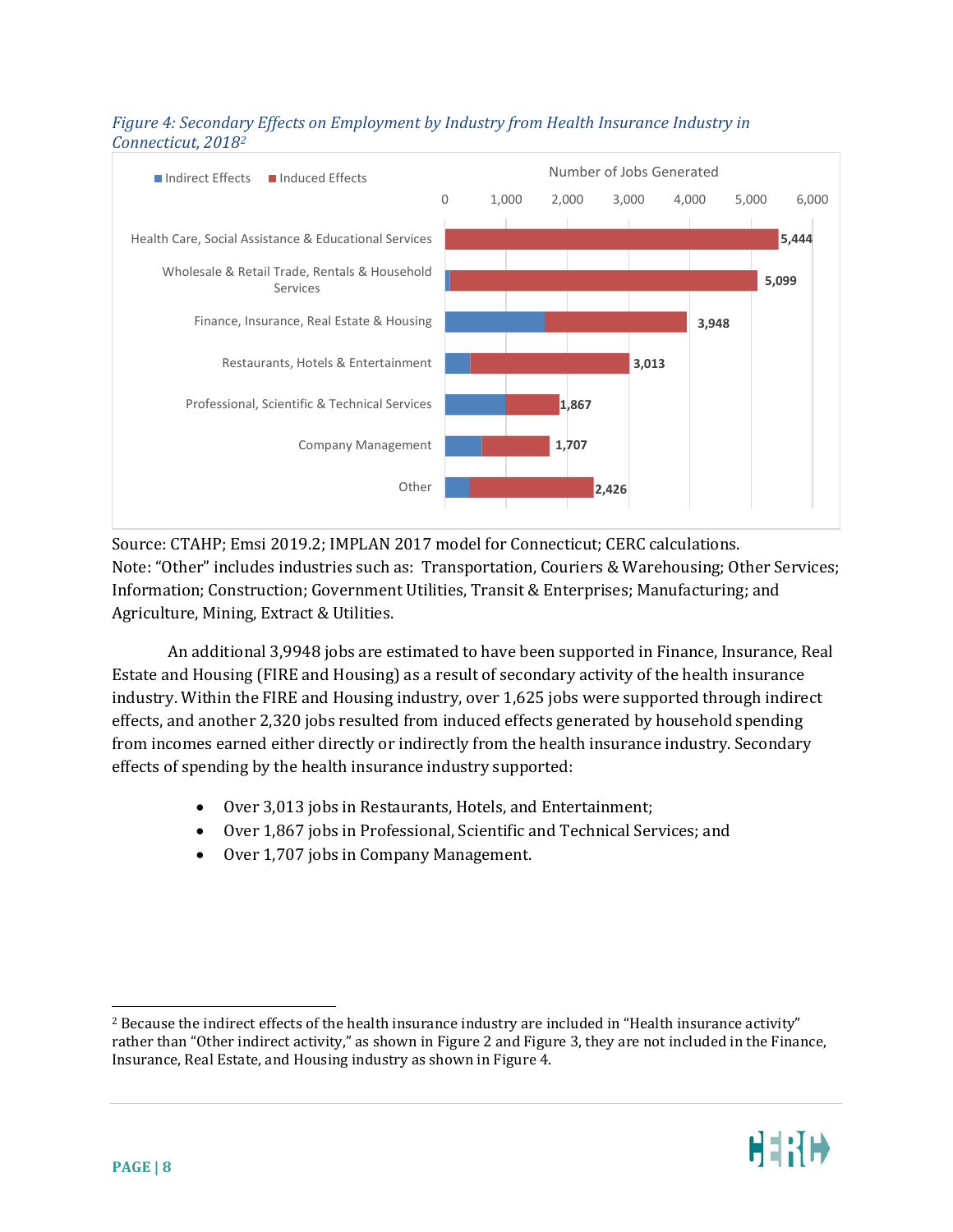### **Impacts of Output on Connecticut**

In 2018, the health insurance industry in Connecticut generated a total estimated impact on output in the state of almost \$15.5 billion in 2018 [\(Table 2\)](#page-9-0). The total impact of the health insurance industry in Connecticut represents all the activity that occurs in the state due to the industry. This includes activity from the health insurance carriers located in the state, who are serving both global insurance markets, as well as local activity from insurance agencies and brokerages that sell health insurance plans to businesses or individual consumers, and activity from companies providing other health insurance services, such as claims adjusting.

<span id="page-9-0"></span>

|                                                       | <b>Output (Mil 2019\$)</b> |  |
|-------------------------------------------------------|----------------------------|--|
| <b>Total</b>                                          | \$15,495                   |  |
| Health insurance carrier- and agency-related activity | \$11,246                   |  |
| Secondary activity                                    | \$4,250                    |  |
| Other indirect activity                               | \$1,168                    |  |
| Induced activity                                      | \$3,082                    |  |

Source: CTAHP; Emsi 2019.2; IMPLAN 2017 model for Connecticut; CERC calculations.

Over \$9.6 billion in output is estimated to be a direct effect of the carrier activity of the six CTAHP members [\(Figure 5\)](#page-10-0), which generated an estimated \$1.2 billion in output due to activity by agencies and brokers and \$415 million in the remainder of the health insurance industry in Connecticut.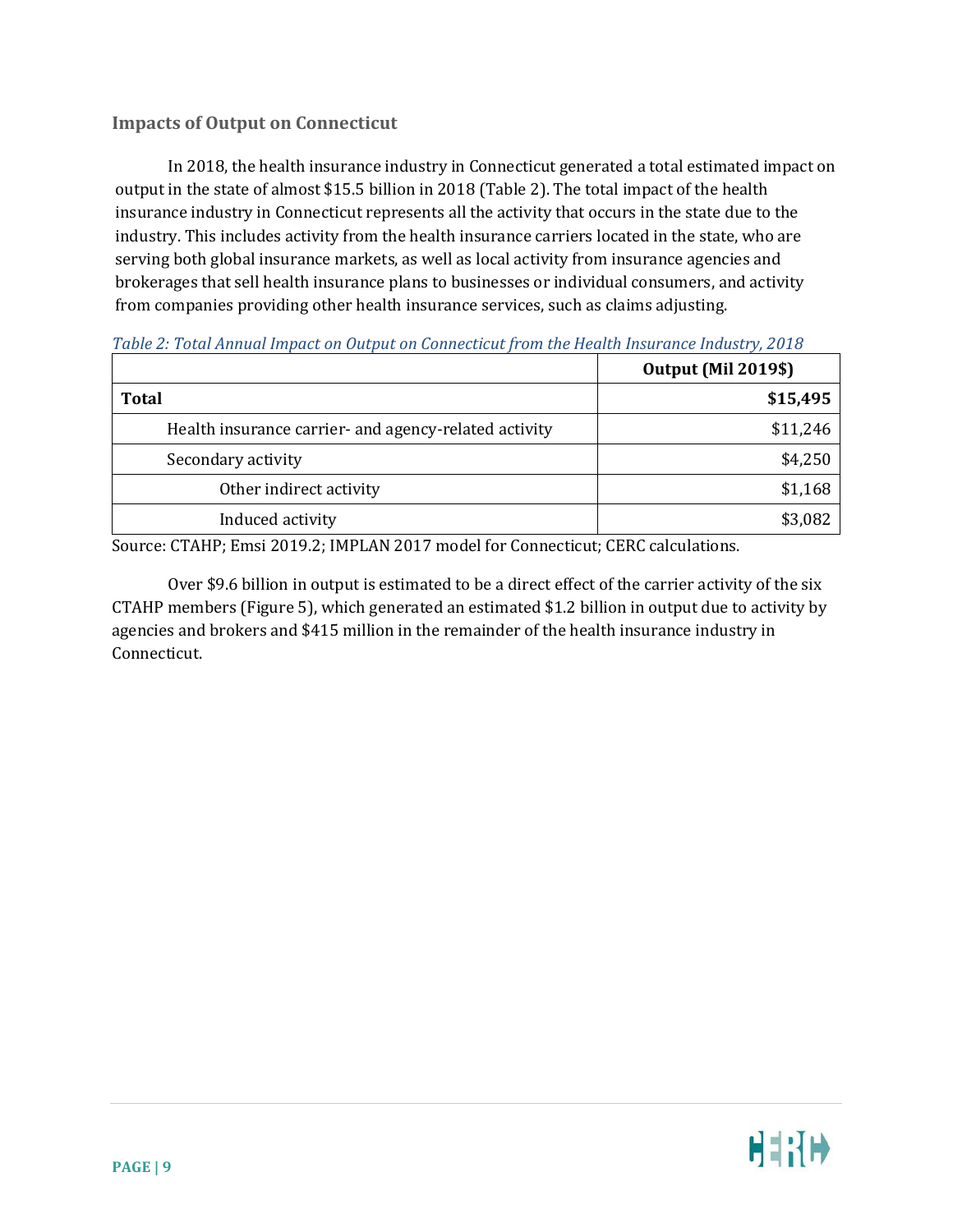

<span id="page-10-0"></span>*Figure 5: Total Impact on Output in Connecticut from the Health Insurance Industry, 2018*

Source: CTAHP; Emsi 2019.2; IMPLAN 2017 model for Connecticut; CERC calculations.

The health insurance industry also produced \$4.3 billion in secondary activity in the state, including almost \$1.17 billion in other direct activity as other firms increased their production to meet the needs of the health insurance industry. Finally, \$3.1 billion in output was created due to induced activity, as workers in the health insurance industry and the indirectly impacted firms spent a share of their labor income on household goods and services in the state.

The output generated by the secondary activity associated with the health insurance industry in Connecticut includes an impact of \$1.78 billion on Finance, Insurance, Real Estate, and Housing [\(Figure 6\)](#page-11-0). This represents 42% of the total secondary effect on the state's economy. The second and third largest secondary effects on output were estimated to be on Health Care, Social Assistance and Educational Services (\$587 million) and Wholesale and Retail Trade, Rentals and Household Services (\$560 million). These secondary effects were largely driven by household spending (induced effects) as the health insurance industry spending ripples through the wider state economy due to workers spending their earned income on household goods and services. Secondary effects were also expected to generate over \$200 million in output in: Professional, Scientific & Technical Services (\$290 million); Information (\$225 million); Restaurants, Hotels, and Entertainment (\$219 million); and Company Management (\$211 million).

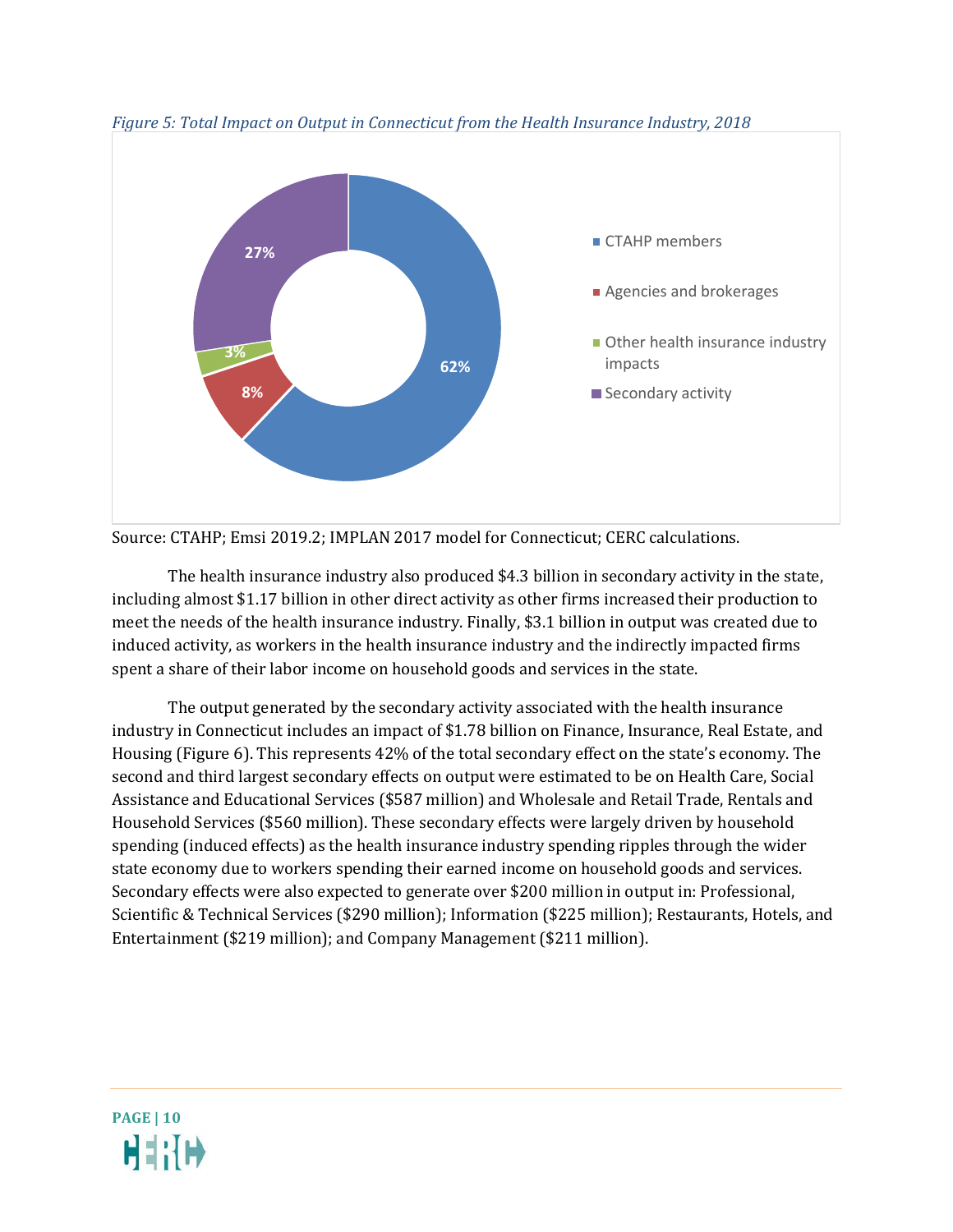

#### <span id="page-11-0"></span>*Figure 6: Secondary Effects on Output by Industry from Health Insurance Industry in Connecticut, 2018[3](#page-11-1)*

Source: CTAHP; Emsi 2019.2; IMPLAN 2017 model for Connecticut; CERC calculations. Note: "Other" includes industries such as: Transportation, Couriers & Warehousing; Other Services; Construction; Government Utilities, Transit & Enterprises; Manufacturing; and Agriculture, Mining, Extract & Utilities

### **Impacts on Value Added and Labor Income**

Included in the output measure of the total contribution to the state's economy from Connecticut's health insurance industry is value added, a measure of the wealth generated in the state due to the health insurance activity. As such, value added represents output minus the cost of all intermediate inputs. In 2018, the industry generated total value added estimated at over \$9.90 billion [\(Table 3\)](#page-12-0). Of this, over \$7.19 billion in value added was due directly to the health insurance carrier- and agency-related activity in the state. Another \$2.71 billion in value added was generated by the secondary effects of the health insurance industry and includes \$742 million in value added from indirect activity and nearly \$2.0 billion of value added from induced activity.

<span id="page-11-1"></span> <sup>3</sup> Because the indirect effects of the health insurance industry are included in "Health insurance activity" rather than "Other indirect activity," as shown in [Figure 5,](#page-10-0) they are not included in the Finance, Insurance, Real Estate, and Housing industry as shown i[n Figure 6.](#page-11-0)

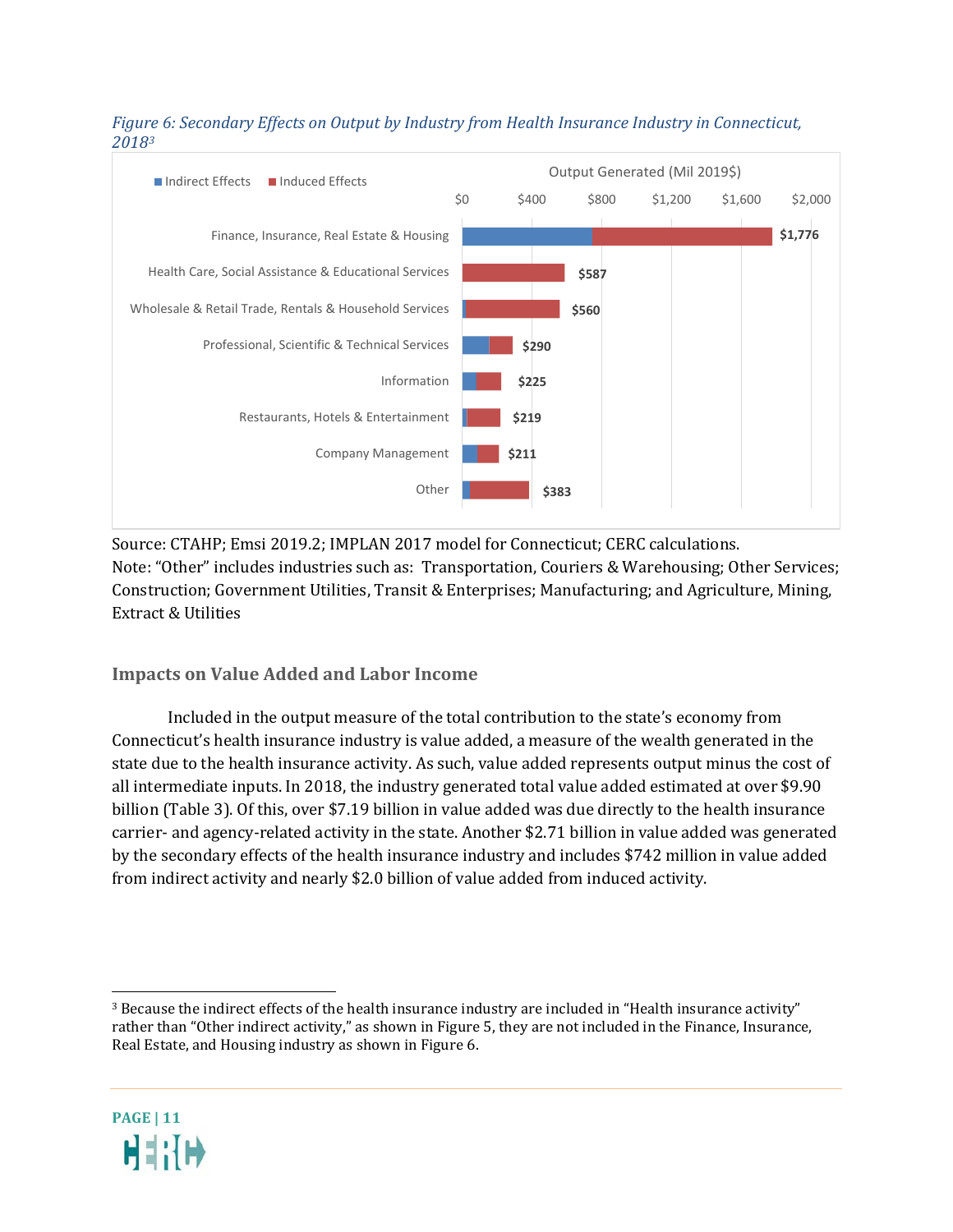|                                                          | Value Added (Mil 2019\$) | Labor Income (Mil 2019\$) |
|----------------------------------------------------------|--------------------------|---------------------------|
| <b>Total</b>                                             | \$9,907                  | \$5,168                   |
| Health insurance carrier- and<br>agency-related activity | \$7,192                  | \$3,588                   |
| Secondary activity                                       | \$2,714                  | \$1,579                   |
| Other indirect activity                                  | \$742                    | \$421                     |
| Induced activity                                         | \$1,972                  | \$1,159                   |

<span id="page-12-0"></span>*Table 3: Total Annual Impacts on Value Added and Labor Income in Connecticut from the Health Insurance Industry, 2018*

Source: CTAHP; Emsi 2019.2; IMPLAN 2017 model for Connecticut; CERC calculations.

Labor income, which includes employee compensation, both wages and benefits, and proprietors' income, is a major component of value added. The total labor income generated in Connecticut in 2018 due to the health insurance industry was estimated as \$5.17 billion. This includes \$3.59 billion in labor income that is the result activity at the health insurance carriers, agencies, brokers, and other firms. Another \$421 million in labor income is estimated to have accrued to workers through indirect activity, as other companies increase their production due to health insurance industry activities, while \$1.16 billion is induced through employees' household spending.

Earnings in the health insurance industry are higher than average earnings in all industries in the state. Wages, salaries, and proprietor earni[n](#page-12-1)gs in Direct Health and Medical Insurance Carriers (NAICS 524114) were \$122,943 in 2018.4 This is well above the average wages, salaries, and proprietor earnings, which was \$66,320 in 2018.[5](#page-12-2) However, as shown i[n Figure 7,](#page-13-0) average earnings in the health insurance carrier industry tend to be the lowest among all carrier activity.

<span id="page-12-1"></span>4 Source: Emsi, 2019.2.

<span id="page-12-2"></span><sup>5</sup> Ibid.

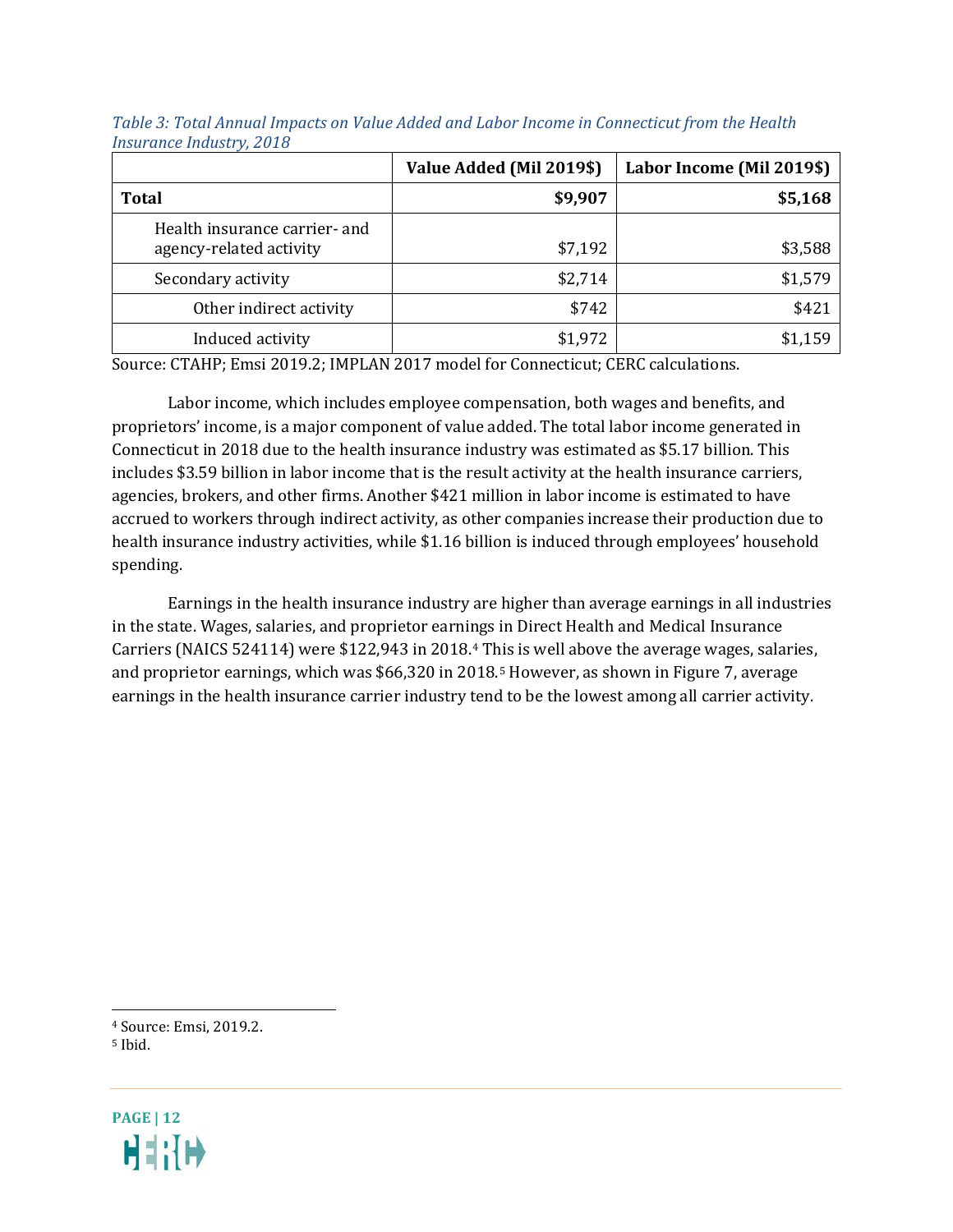<span id="page-13-0"></span>*Figure 7: Current Wages, Salaries, and Proprietor Earnings for Jobs in Direct Insurance Industries and All Industries in Connecticut, 2018*



Source: Emsi, 2019.2.

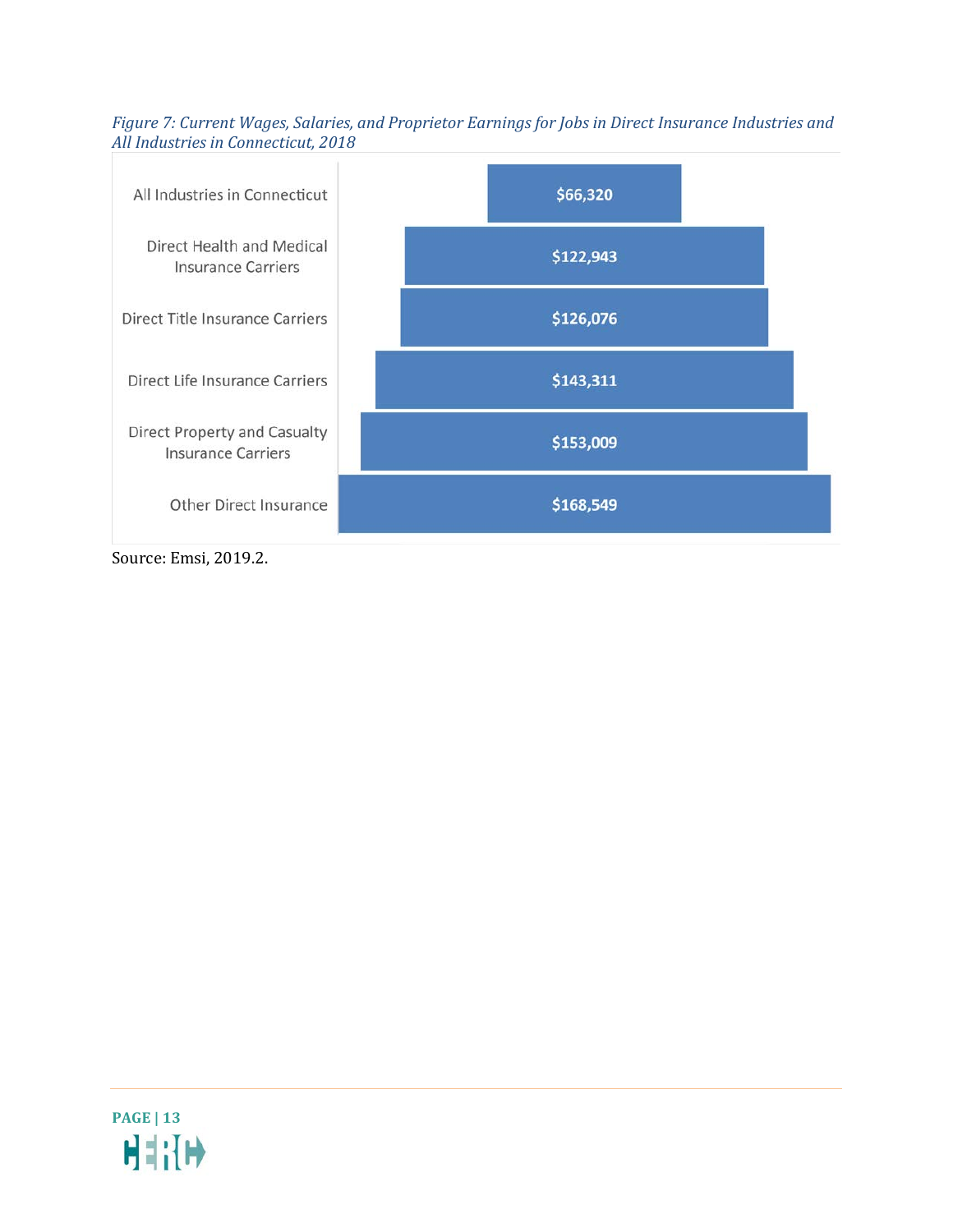### <span id="page-14-0"></span>**SECTION 2: OTHER ECONOMIC CONTRIBUTIONS OF THE HEALTH INSURANCE INDUSTRY**

The health insurance industry also contributes to the State of Connecticut through the taxes its companies and workers pay to state and local governments. In addition, the industry makes significant contributions to nonprofit organizations in the state.

#### **Insurers' and Workers' Taxes**

At the state level, one of the primary tax assessments on health insurers is the premium tax, a ta[x t](#page-14-1)hey pay on the value of their premiums rather than paying the state's corporate income tax rate.6 Insurers covering "normal" risks, whether incorporated in Connecticut or other states, pay a rate of 1.5% on net direct premiums, while insurers for "unique or uncommon risks" pay a rate of 4.0% of gross premiums. For most health insurers, these pre[mi](#page-14-2)um taxes are millions of dollars; the total for one company is likely to exceed \$19 million for 2018.7 The Connecticut Department of Revenue Services (CT DRS) reported that total revenue t[o](#page-14-3) the state from the premium tax from all applicable insurers was over \$209 million in Fiscal 2018.8

However, there are also tax credits available to help offset the costs of the premium tax, some of which are available to companies that are not in the state's insurance industry. (Examples of these credits include offsets available for charitable giving or specific economic development fund investments.) Health insurers incorporated in Connecticut with assets under a threshold may qualify for additional credits. CT DRS estimated that the preliminary total for calendar year 2017 insurance tax credits was over \$59 million.[9](#page-14-4)

The state's whole insurance industry funds the Connecticut Insurance Department, which was budgeted at almost \$27 million in Fiscal 2018, and the health insurance carriers pay a portion of those costs.[10](#page-14-5) The state's health insurance carriers also fully fund a series of public health and welfare programs. In Fiscal 2018, this funding totaled over \$101 million and included money for:

<span id="page-14-5"></span><span id="page-14-4"></span> $10$  Ihid.



<span id="page-14-1"></span> <sup>6</sup> For more information on the premium tax, see Office of Legislative Research Report 2015-R-0260. Per the Connecticut Department of Revenue Services Annual Report for Fiscal Year 2017-2018, the tax rate for insurers paying a share of net direct premiums dropped from 1.75% to 1.5% effective January 1, 2018. <https://portal.ct.gov/-/media/DRS/Research/annualreport/DRS-FY18-Annual-Report.pdf?la=en><br>7 Data supplied by CTAHP.

<span id="page-14-3"></span><span id="page-14-2"></span> $8$  CT DRS Annual Report Fiscal 2017-2018. The report also noted that there were 1,338 insurance companies that were taxpayers of the premium tax.

<sup>9</sup> Ibid.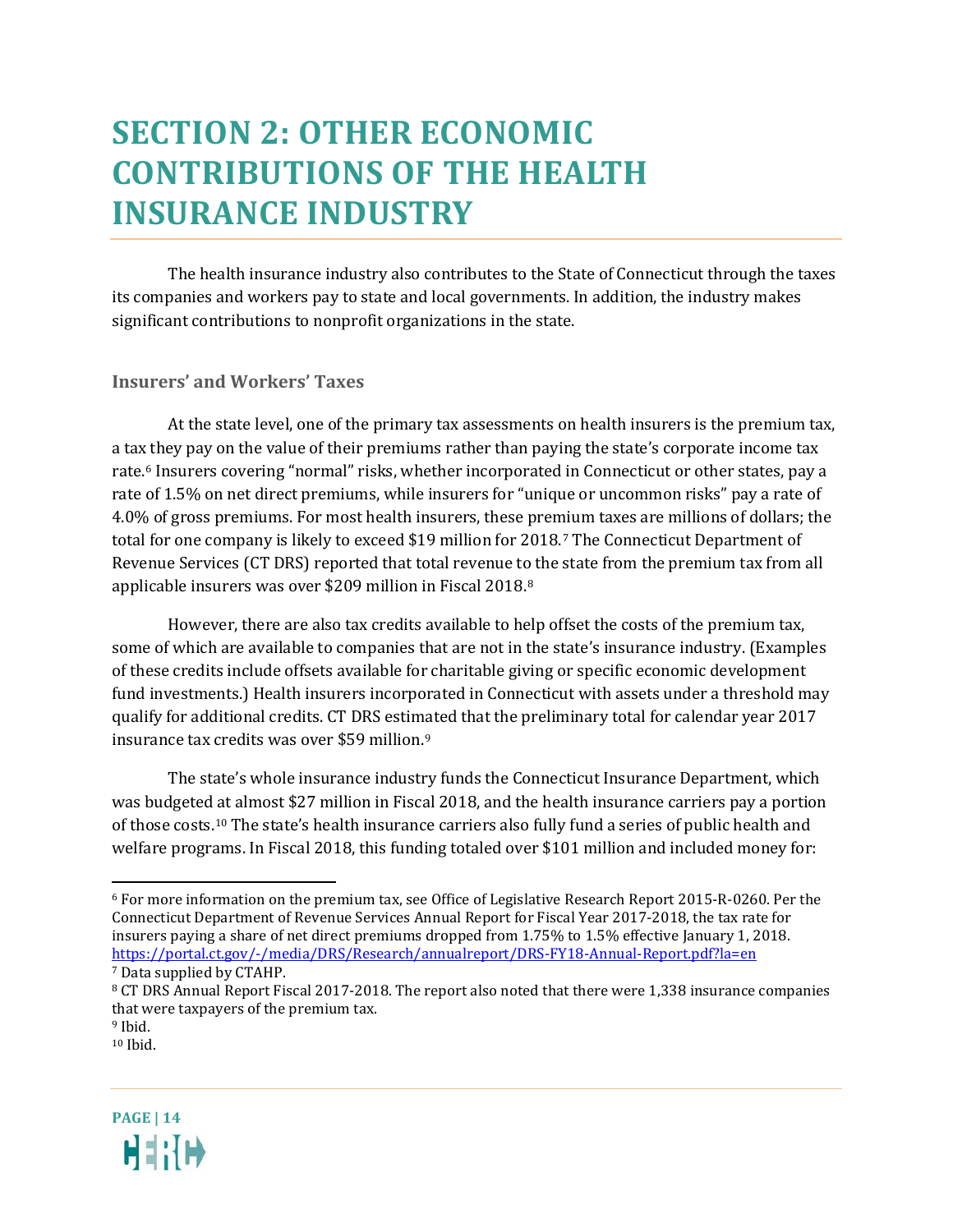Immunization/DPH Insurance Fund Assessment; Needles and Syringe Exchange Program; AIDS Services; Breast and Cervical Cancer Detection and Treatment; X-Ray Screening and Tuberculosis Care; Venereal Disease Control; Children's Health Initiatives; Office of Healthcare Advocate; Office of Health Strategy; and Access Health, which is Connecticut's health insurance exchange.[11](#page-15-0) In addition,

As employers in the state, Connecticut's health insurance companies also collect withholding taxes for their workers' income taxes and pay into the state's unemployment system. In 2018, total withholding taxes collected by the health insurers were over \$42 million while unemployment taxes collected were over \$2 million. In addition, Connecticut residents working in the health insurance industry pay personal income taxes to the state and property taxes (e.g., residence, automobile) to local governments.

### **Charitable Contributions**

Connecticut health insurers make many charitable contributions each year to nonprofits located across the state. The contributions include both monetary support and employee volunteer hours. Charities supported by state health insurance carriers includes:

- American Heart Association
- Boys and Girls Clubs of Hartford
- Chamber of Commerce of Eastern Connecticut
- Connecticut Science Center
- East Haven Fall Festival
- Easter Seals Goodwill Industries
- Foodshare
- The Governor's Prevention Partnership
- Hartford Stage Company
- Hole in the Wall Gang Camp
- Jackson Laboratory
- Junior Achievement
- Travelers Championship
- The Village for Families and Children
- Wallingford Family YMCA
- Women's Business Development Council
- Yale New Haven Hospital

<span id="page-15-0"></span>11 Data supplied by CTAHP.

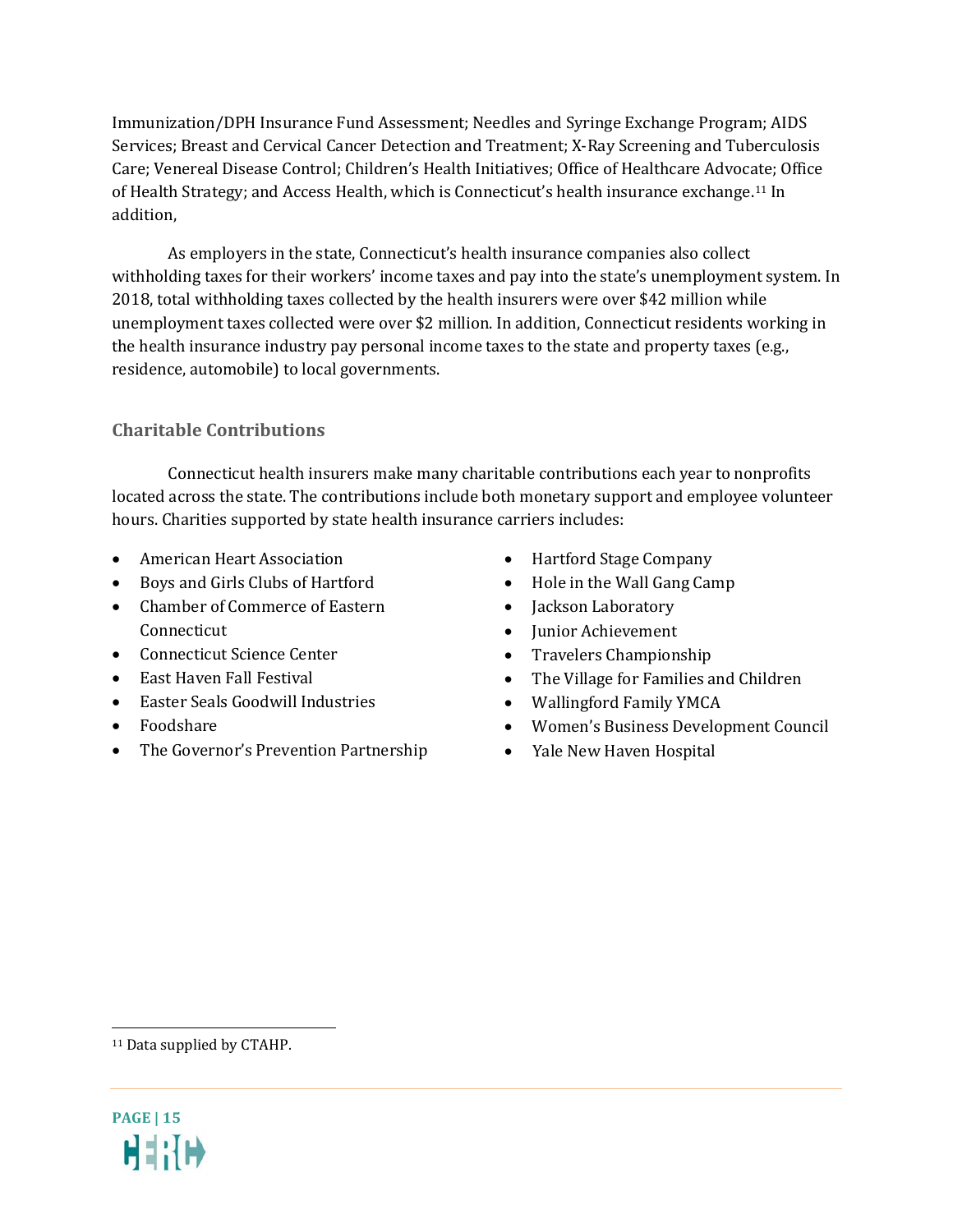### <span id="page-16-0"></span>**SECTION 3: CHALLENGES TO CONNECTICUT'S HEALTH INSURANCE INDUSTRY**

In addition to traditional challenges to the health insurance industry such as moral hazard and information asymmetry, the industry also remains in a state of flux due to national and statelevel policy changes. The Affordable Care Act (ACA, also known as "Obamacare") remains unstable, especially as the mandate for most Americans to have health insurance was repealed in the Tax Cuts and Jobs Act of 2017 and effective in 2019. While the number of insured Americans increased under the ACA, the program also implemented regulations on health services that needed to be covered under health insurance plans and limited the ability of firms to price premiums based on individual risk. Moreover, the current state of the entire ACA remains in question as a judge in Texas ruled the program unconstitutional in December 2018 and the Justice Department has filed paperwork with the appeals court agreeing that the ACA is unconstitutional. This continued instability, and the patchwork health insurance regulations occurring at the state level across the country, are likely to increase administrative costs within the health insurance industry and also make investments and other planning for the future of the industry difficult.

There is additional instability for the future of the industry as many of the Democrats running for the presidential nomination support some version of "Medicare for all" or another public option to expand access to health care. For example, in a Washington Post analysis, 16 of 17 candidates have shown support for a public option, by sponsoring a Senate proposal with a Medicaid buy-in public option, introducing a public option in his state, or via the candidate's website or response to the Post's question.[1](#page-16-1)

There are also potential changes to the health insurance industry in Connecticut, where the state capital is commonly known as the "Insurance Capital of the World." There are currently bills before the General Assembly to create a public option plan for small businesses and nonprofits (i.e., those under 50 employees). The plan would be administered by the Connecticut Comptroller's Office, which also administers a health insurance plan that municipalities in the state can join.[2](#page-16-2)

Moreover, as with many other industries, the health insurance industry continues to be affected by changing technological trends and access to information. While insurers may use digital technologies to reach additional clients, to collect data to more accurately price insurance costs and provide benefits, and for marketing purposes, there is also concern about cybersecurity risks – both in general and with the additional data captured by industry firms – and the ability of consumers to purchase their insurance products directly from the company via the internet.

<span id="page-16-2"></span><sup>2</sup> <https://ctmirror.org/2019/05/12/stakeholders-square-off-over-proposed-public-option-health-coverage/>



<span id="page-16-1"></span> <sup>1</sup> [https://www.washingtonpost.com/graphics/politics/policy-2020/medicare-for](https://www.washingtonpost.com/graphics/politics/policy-2020/medicare-for-all/?utm_term=.b9f10a52195a)[all/?utm\\_term=.b9f10a52195a](https://www.washingtonpost.com/graphics/politics/policy-2020/medicare-for-all/?utm_term=.b9f10a52195a)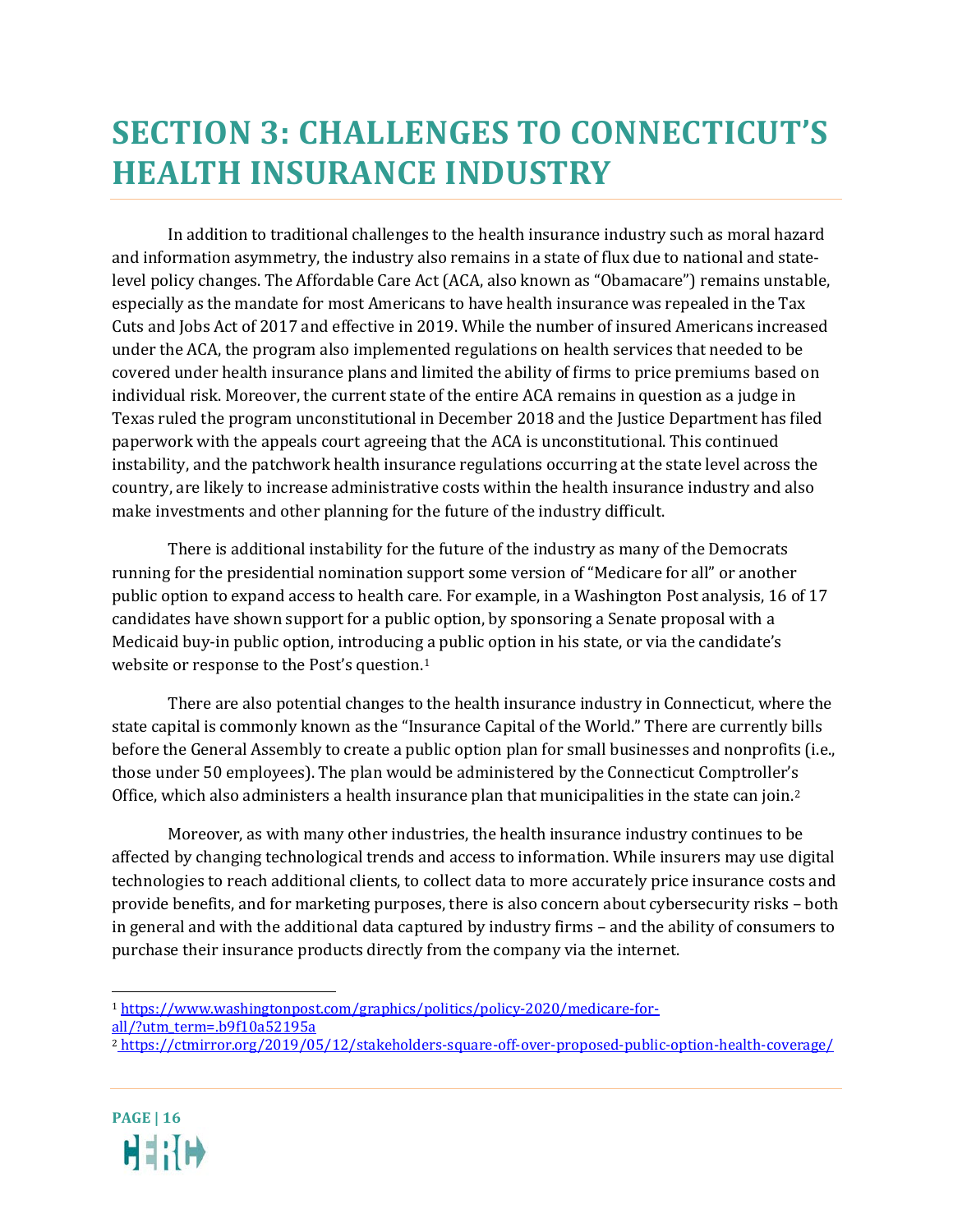These rapid changes in technology and significant changes and continued uncertainties to national and state-level policies are challenging the industry's potential and continued diverse contributions to the state's economy. The uncertainty and expected changes are likely to have impacts on employment, output, and the other economic indicators in the state. Options that involve policies that could mitigate and allow time for the companies to adjust to the future will benefit the competitive position of this industry in the state and the state's economy.

As can be seen in [Table 4,](#page-17-0) a 10% decline in the industry's size will decrease output in the state by approximately \$1.6 billion and decrease employment by an estimated 4,855 workers. A reduction in Connecticut's health insurance industry by 50 percent – perhaps due to large carrier companies relocating to other states – could easily result in an overall loss to Connecticut's economy of more than \$7.7 billion in output and over 24,280 jobs.

|                                                        | <b>Employment</b><br>(Jobs) | Output<br>(Mil 2019\$) | <b>Value Added</b><br>(Mil 2019\$) | <b>Labor Income</b><br>(Mil 2019\$) |
|--------------------------------------------------------|-----------------------------|------------------------|------------------------------------|-------------------------------------|
| Current State of Industry, 2018 <sup>3</sup>           | 25,058                      | \$11,246               | \$7,192                            | \$3,588                             |
| Current Total Impact of<br>Industry, 2018 <sup>4</sup> | 48,564                      | \$15,495               | \$9,907                            | \$5,168                             |
| <b>Industry Decreases by:</b>                          |                             |                        |                                    |                                     |
| 10%                                                    | $-4,856$                    | $-$1,550$              | $-$ \$991                          | $-$ \$517                           |
| 25%                                                    | $-12,141$                   | $-$ \$3,874            | $-$ \$2,477                        | $-$1,292$                           |
| 50%                                                    | $-24,282$                   | $-$7,748$              | $-$ \$4,954                        | $-$2,584$                           |

#### <span id="page-17-0"></span>*Table 4: Projected Impacts of a Smaller Health Insurance Industry*

Source: CTAHP; Emsi 2019.2; IMPLAN 2017 model for Connecticut; CERC calculations.

Due to the complexity of the industry and the interaction of industry characteristics and the state and/or national economy, the specific scenarios that would play out for various national or state policy proposals cannot be determined. Policies that negatively impact health insurance carriers in the state might be partially offset over time by gains in other industries. A shift to a public option, for example, may necessitate increases in employment in government and might limit jobs losses in the health insurance industry, as workers will be needed to administer the plan, or for doctors, nurses, and other health care practitioners and technical workers as more Connecticut residents are able to access health care. Due to break points and the "lumpiness" of investment

<span id="page-17-2"></span><sup>4</sup> "Current Total Impact of Industry" includes the health insurance industry activity as well as the secondary activity generated in the state as spending by the health insurance industry ripples through the economy.



<span id="page-17-1"></span> <sup>3</sup> "Current state of the industry" represents the current output, employment, and other activity of the health insurance industry in Connecticut in 2018, based on employment data provided by CTAHP and on the IMPLAN economic model.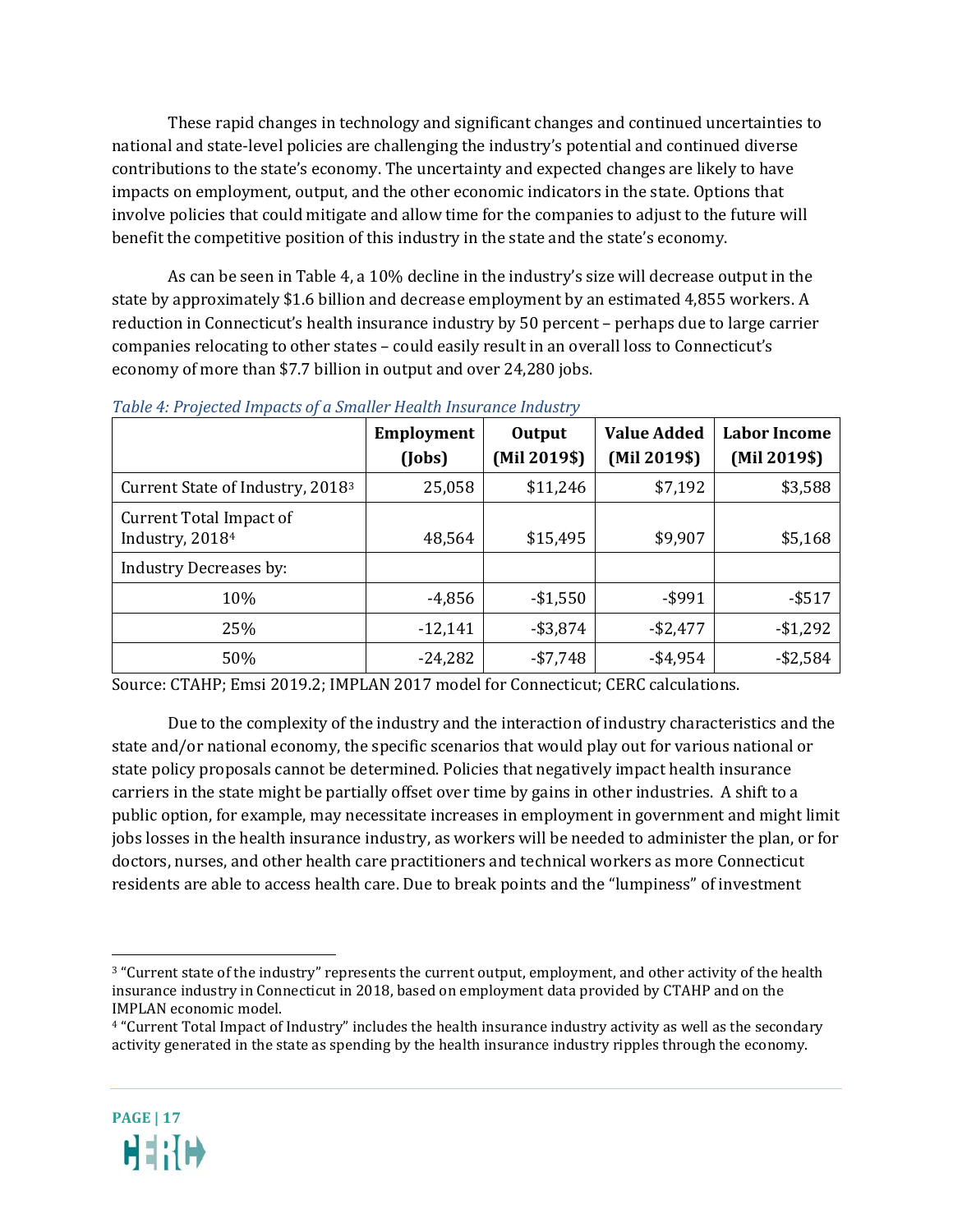options, estimates on the effect earnings from health insurance activity and the impact on value added and labor income would impossible to forecast.

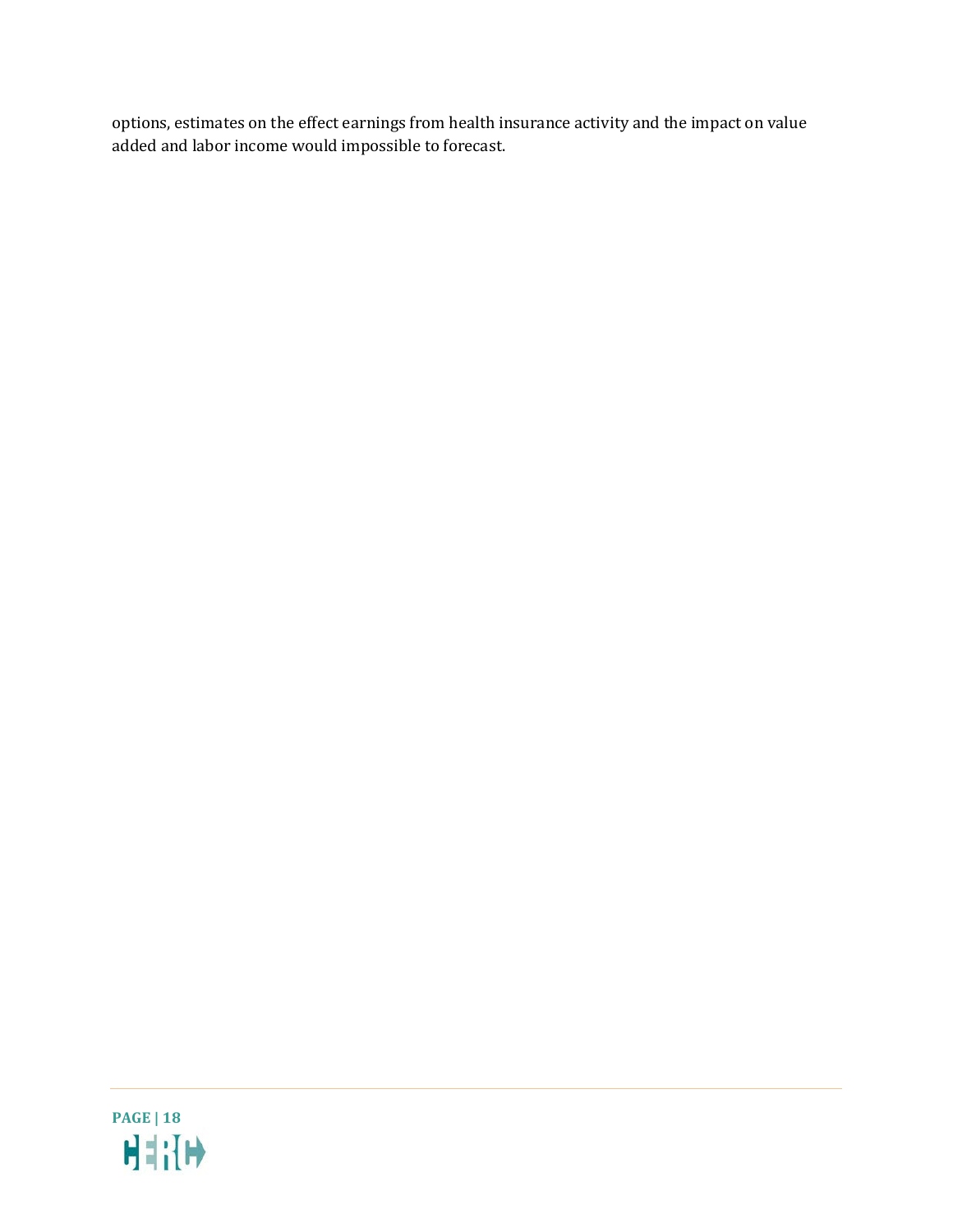## <span id="page-19-0"></span>**SECTION 4: CONCLUSION**

Connecticut's health insurance industry is an important component of the state's economy. Over 25,000 workers in the state in 2018 were estimated to be directly employed in health insurance carriers, agencies, brokerages, and other firms, while almost 19,400 jobs were associated with indirect activity due to the health insurance activity and another 4,100 jobs due to induced activity as the health insurance spending rippled through the state. The industry also produced almost \$15.5 billion in economic output in 2018, with over \$11.2 billion of this due to direct operations of the industry and another \$4.3 billion resulting from the other indirect activity and induced activity. The largest part of this economic impact on output is value added, which includes labor income of \$5.2 billion in Connecticut due to the health insurance industry.

As with the health care industry, the health insurance industry remains in a state of change due to national and state-level policy and technology changes. These changes may lead to lower employment in the health insurance industry and in the state's economy as a whole; if this occurs there could also be a decrease in economic output and other economic indicators. However, depending on which types of changes occur and how they are implemented, jobs in other industries, including health care, computers, mathematics, and government may increase, offsetting these employment losses and the associate loss in output. Planning and moving carefully on changes in this important industry are critical for the state's economy.

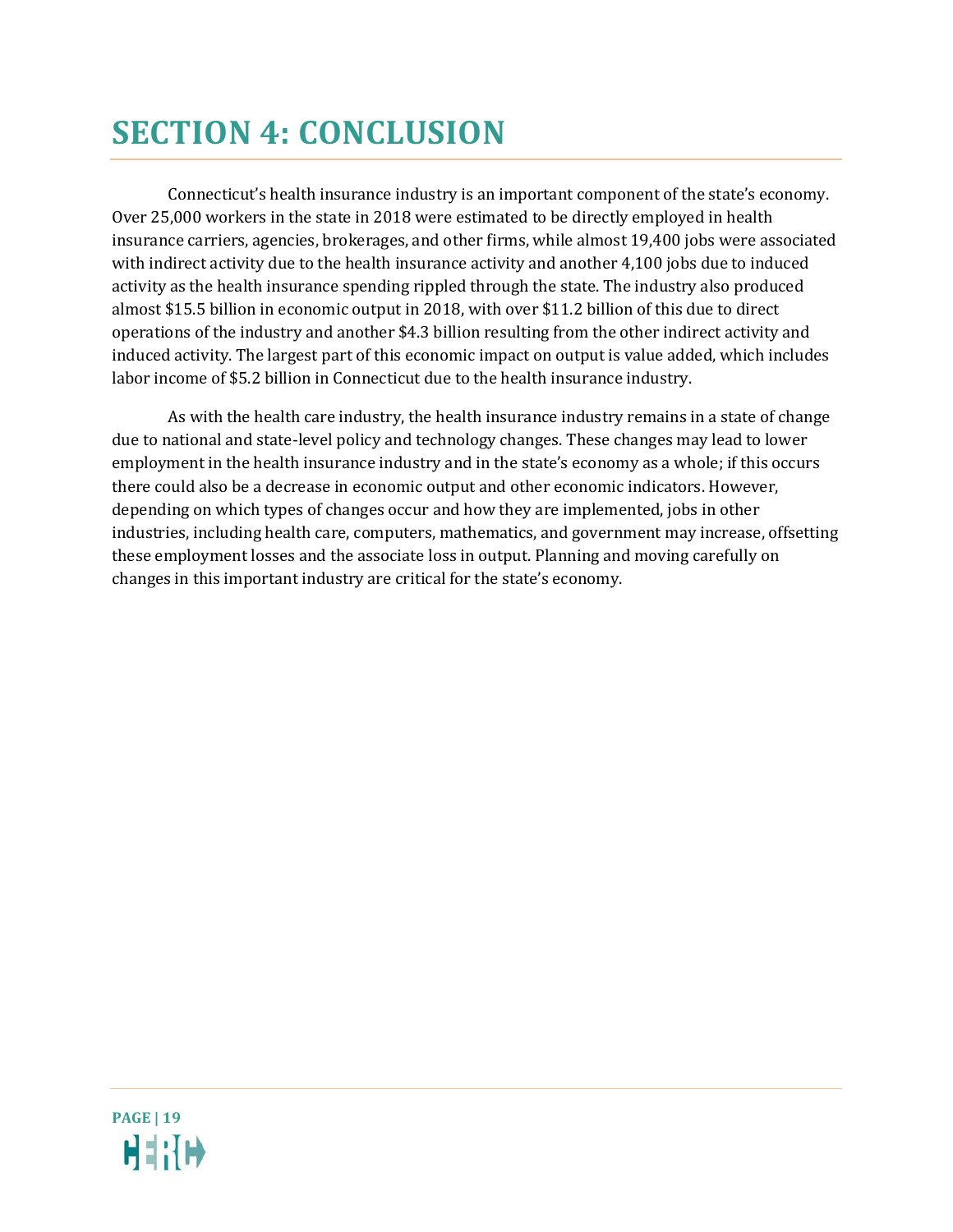### <span id="page-20-0"></span>**APPENDIX: OVERVIEW OF IMPLAN MODEL AND GLOSSARY**

The goal of this analysis is to understand the full impact on the health insurance industry in the State of Connecticut.

This appendix briefly reviews the concepts behind the IMPLAN model used for this analysis as well as the technical specifications. It includes a glossary of impact analysis terms.

#### **IMPLAN Modeling**

The IMPLAN economic impact model is a comprehensive input-output industry structure with a full social accounting matrix to reflect changes in final demand. The industry input-output industry structure is based on up to 536 industry production functions that are unique for each region. Industries not present in the region are zeroed out and all goods and services provided for regional production from those industries are imported. The model is then recompiled to ensure that the regional inputs and all other industries and the commodities in the model correctly accounted for these revisions. The social accounting matrix includes nine household income levels and estimates of the total regional income represented for each household income level. The model also includes state and federal institutions and expenditure patterns for all goods and services for each. These include federal military and non-military and public enterprise activity and state and local government education, non-education and investment activities. Each household income level and each of the government-related institutions noted above have their own expenditure patterns and the total expenditures for each of these institutions is included in the model.

By default, the regional IMPLAN model used here is calibrated to specific economic costs and impacts in Connecticut. It is also designed to include only the estimated share of the inputs produced inside the state, which produces a conservative but regionally-accurate assessment of the impact. IMPLAN also allows the user to modify the default industries or to add new industries to more accurately model unique regional activities or circumstances.

As a comprehensive input-output model, IMPLAN provides estimates of impacts on a regional economy using several different economic measures. The most comprehensive measure IMPLAN uses is output, a measure of sales and inventories. As can be seen in [Figure 8,](#page-21-0) output includes intermediate inputs and value added. Intermediate inputs are goods and services used by a region's businesses in production. By definition, intermediate inputs do not go into the region's final demand. Value added, the difference between the sales generated by an industry and the cost of production, is also referred to as Gross Regional Product (GRP). GRP represents the contribution of the production process on the final demand or the market price of a good or service.

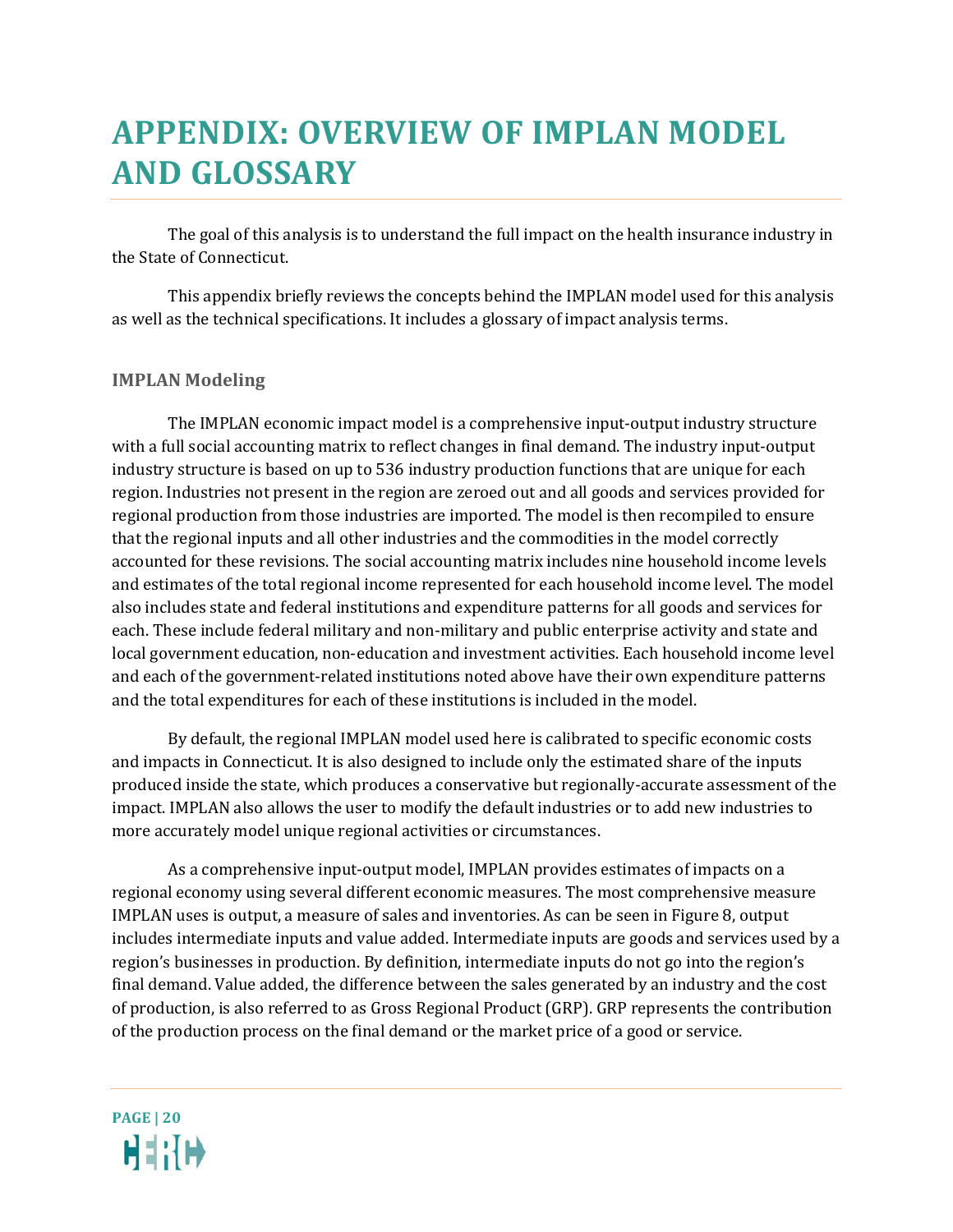#### <span id="page-21-0"></span>*Figure 8: Components of Output in IMPLAN Model*



The components of GRP or value added include labor income, gross operating income, and indirect business taxes. Labor income is the sum of employee compensation (wages and salaries including benefit contributions) and proprietor income. Indirect business taxes include the resources extended toward payment of levies collected by government entities for taxes (except payroll and income) and fees related to operation. Lastly, gross operating income is the residual not paid into operational activities and includes profits, capital investment, rents, and other related incomes.

Once an IMPLAN model is built for a specified region, all dollar denominated and employment industry activity for production, social activity of final demand and trade outside of the region to both foreign and other domestic regions has been accounted for. It is with this completely structured model that the full economic impact from a given activity can be estimated for the region. In most cases, the initial economic activity is classified as the direct effects that are specified by the analyst.

The IMPLAN model then estimates the secondary effects as they would ripple through the regional economy. In the IMPLAN model, these secondary effects are identified as the indirect and induced effects. The indirect effect captures subsequent inter-industry spending and feedback mechanisms that result from supply chain linkages across the initially impacted sectors and commodities as specified in the production functions. The induced effect captures iterative rounds of spending associated with changes in income that accrues to the nine household groups differentiated by income levels and spending patterns specified by the model. These changes in income can be specified directly by the analyst to any or all household groups or to all groups based on labor income distributions or can be derived from within the model as income changes observed by the direct and indirect activities as noted above.

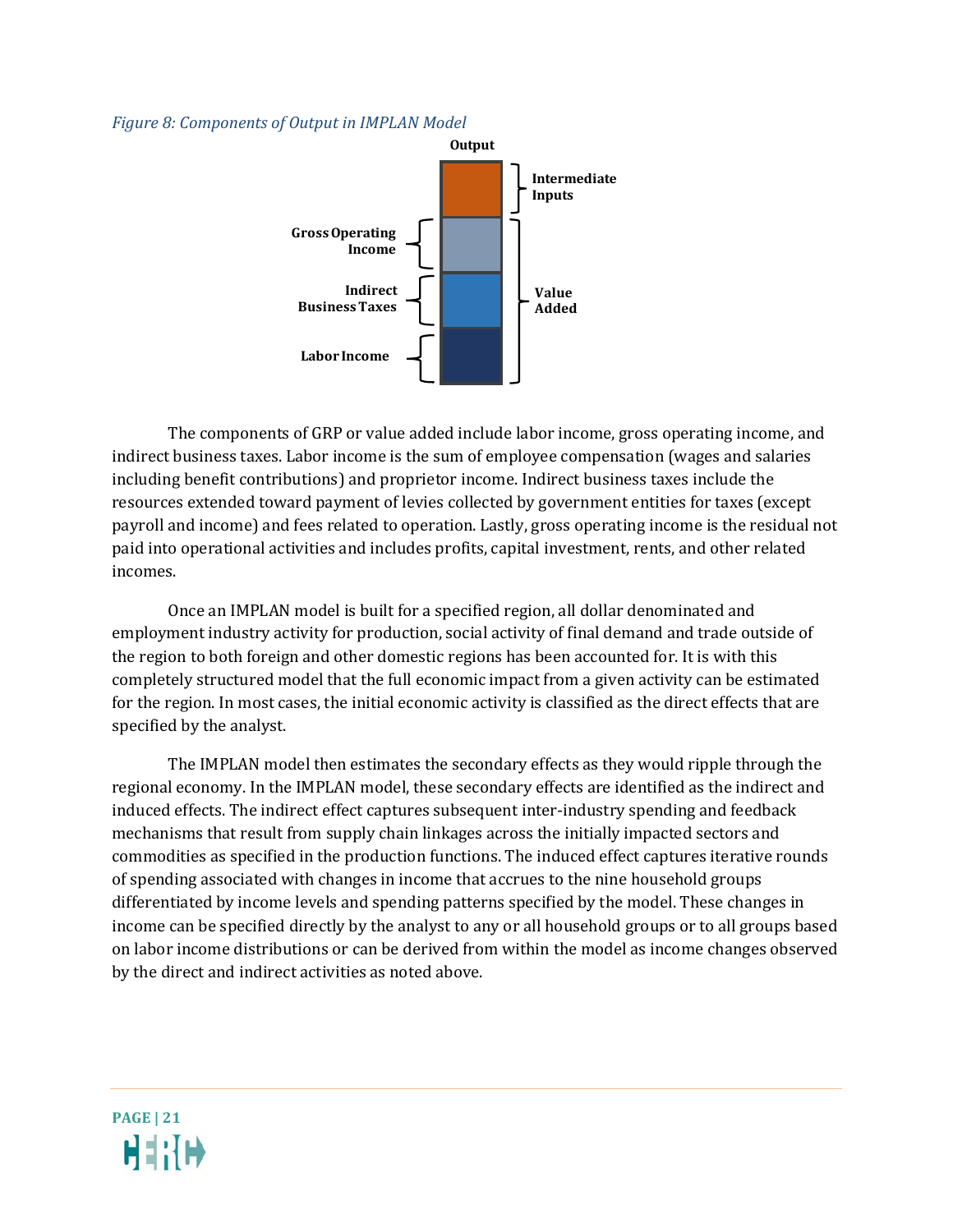**Glossary of Impact Analysis Terms**

**Activity** – a summary term to reflect all economic occurrences in the health insurance industry in Connecticut.

**Direct Effect** – the measure of the initial or immediate economic activity defined by analyst as the sum of the total or a part of the change in output due to a specified change in a region's economy. For this analysis these measures can include employment, labor income, revenues or costs. The direct effect that is reported by the IMPLAN model takes into account the regional industrial profile, and estimates of out-of-regional purchases that would directly affect the immediate activity are removed from the direct effect estimate reported by the model.

**Employment** – direct, indirect, and induced employment estimates derived from the IMPLAN model are based on the total full-time and part-time jobs associated with the production. This more comprehensive measure provides a better link into the social accounting matrix that observes household income changes.

**Employment Compensation** – the measure of salaries and wages and the benefit packages associated with payments for labor to employees.

**Indirect Effect** – the change in a region's economic activity that is associated with the input of regional goods and services required to meet the change in production observed in the direct activity. The inter-industry purchases identified in the industry production function developed by the input-output methodology serves as the basis for the summary measures of the regional indirect effects for all economic measures present in the IMPLAN model. The inter-industry linkages are based on the regionally specified production functions that identify the share in production of each of the 536 commodities in the model. As such they are the estimates of the value of the inputs (goods and services) needed from the regional industries to support the level of activity specified in the initial observed change (direct effect) modelled by the analyst.

**Induced Effect** – the change in the regional economy due to the change in the spending of income associated with the production observed in the direct effect and estimated in the indirect effect. These spending estimates are based on nine different household income levels used in the social accounting matrix of the IMPLAN model.

**Labor Income** – this includes both the income of employees paid by others as well as income earned by an establishment's proprietor(s).

**Output** – measures the value of production by a business or industry. In an IMPLAN analysis output includes total sales and inventory changes.